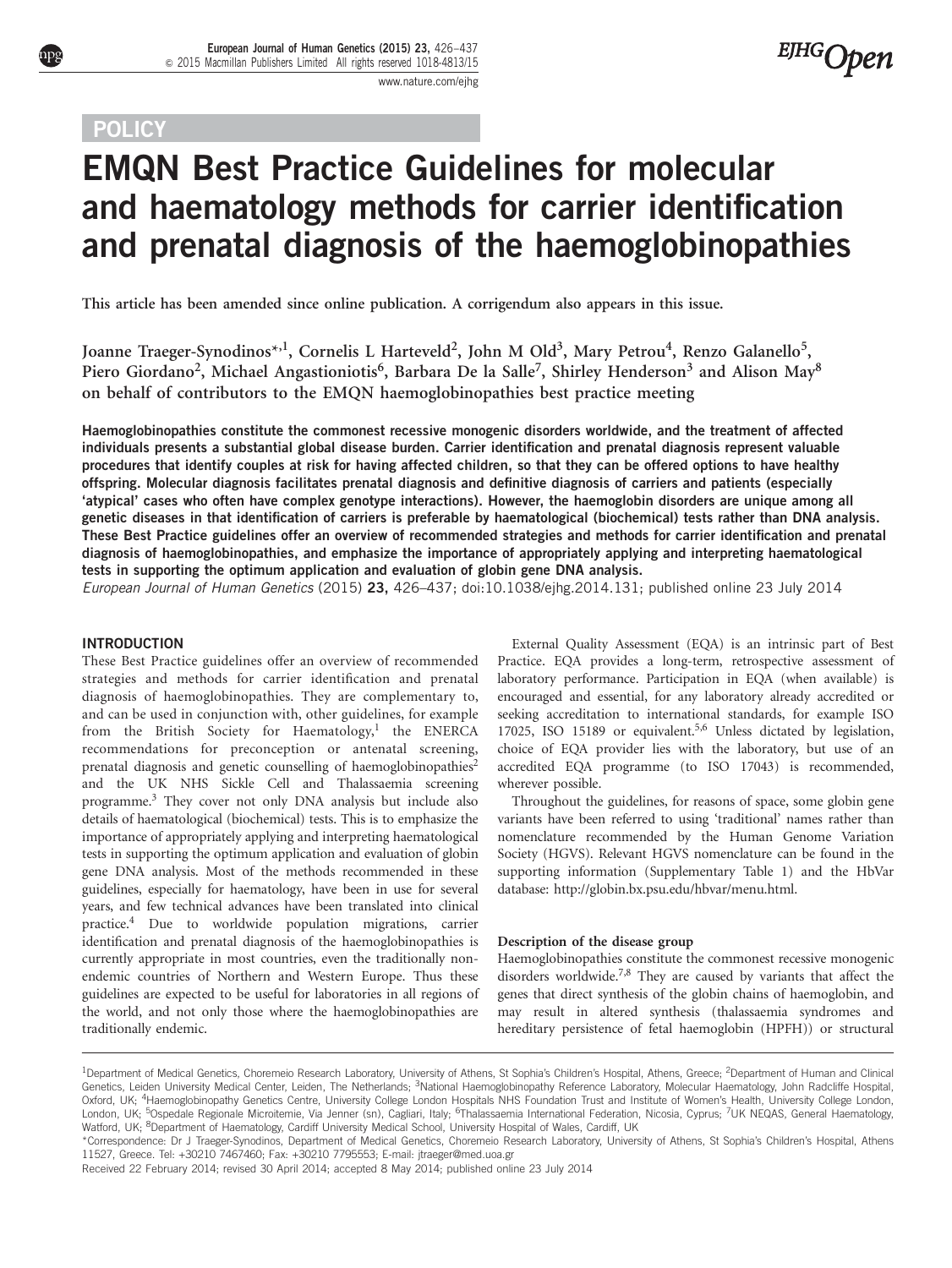<span id="page-1-0"></span>changes (sickling of the red blood cells, haemolytic anaemia, polycythaemia or more rarely cyanosis).

Thalassaemia variants and various abnormal haemoglobins interact to produce a wide range of disorders of varying degrees of severity. There are four main categories of severe disease states, for which genetic counselling, and possibly prenatal diagnosis, is indicated, as follows (Tables 1, 2 and 3)[.9](#page-10-0)

- Thalassaemia major (co-inheritance of two  $\beta$ -thalassaemia variants including inheritance of  $\delta\beta$ -thalassaemia variants and Hb Lepore).
- Sickle cell syndromes (for example Hb S/Hb S, Hb S/Hb C, Hb S/bthalassaemia, Hb S/Hb D-Punjab, Hb S/Hb O-Arab, Hb S/Hb Lepore, Hb S/Hb E).
- Hb E thalassaemia (co-inheritance of  $\beta$ -thalassaemia variants with Hb E).
- Hb Bart's Hydrops Fetalis syndrome (homozygous  $\alpha^0$ -thalassaemia, genotype  $-/-$ ), and (rarely) Hb H Hydrops Fetalis syndrome (genotype  $-/\alpha^T \alpha$  or  $\alpha^T \alpha / \alpha^T \alpha$ ).

In many populations  $\beta$ -thalassaemia syndromes (and related conditions caused by haemoglobin variants such as Hb S and Hb E) are clinically more relevant than the  $\alpha$ -thalassaemias, since the severe forms are more common and require life-long treatment and clinical management. However, in populations that have a high prevalence of  $\alpha$ <sup>o</sup>-thalassaemia defects, such as the Chinese and many South East Asian populations, or in countries with significant immigrant populations from these areas, a-thalassaemias are also

relevant. The severest form of a-thalassaemia, Hb Bart's Hydrops Fetalis, is usually fatal as infants either die in utero (23–38 weeks) or shortly after birth (unless subjected to intrauterine blood transfusion therapy). Even with perinatal treatment it is a very severe condition with these patients requiring lifetime transfusion therapy and iron chelation and some children also have long term neurological complications[.10](#page-10-0) Furthermore, hydropic pregnancies are frequently associated with serious complications in the mother, and most pregnancies in which the fetus is diagnosed as affected are terminated due to the increased risk of both fetal and maternal morbidity.

#### The genes and disease-causing variants

The major haemoglobin in adult life is Hb A, a tetramer composed of two alpha and two beta globin chain subunits  $(\alpha_2 \beta_2)$ . Each subunit consists of a globin chain wrapped around a haem group containing iron to which  $O_2$  can bind. The single gene encoding  $\beta$ -globin chains is located on the short arm of chromosome 11 (11p15.5), within the so-called  $\beta$ -globin gene cluster, and the two genes encoding the a-globin chains are located on the short arm of chromosome 16 (16p13.3), within the  $\alpha$ - globin gene cluster.

In the HBB gene locus, more than 280 genetic variations (variants) causing  $\beta$ -thalassaemia have been described, the majority of which are point variants. In the HBA1 and HBA2 genes and wider locus, more than 100 a-thalassaemia variants have been reported most of which involve deletions within the  $\alpha$ -globin gene cluster.<sup>11</sup> In addition, more than 1150 DNA variants causing structural protein variants have been

Table 1  $\beta$ -Thalassaemias and  $\beta$ -globin gene disorders—genotype interactions, disease states and recommendations for prenatal diagnosis and preimplantation genetic diagnosis (PGD)

| Genotype interaction                                                                | Disorder expected                                    | Appropriate to offer PND  |  |
|-------------------------------------------------------------------------------------|------------------------------------------------------|---------------------------|--|
| Homozygous                                                                          |                                                      |                           |  |
| $\beta^{\circ}$ or severe $\beta^{+}$ -thalassaemia                                 | Thalassaemia major                                   | Yes                       |  |
| Mild $\beta$ <sup>+</sup> -thalassaemia                                             | Thalassaemia intermedia                              | Occasionally <sup>a</sup> |  |
| Mild $\beta$ <sup>++</sup> -thalassaemia (silent)                                   | Very mild thalassaemia intermedia                    | No                        |  |
| $\delta\beta$ °-thalassaemia                                                        | Thalassaemia intermedia                              | Occasionally <sup>a</sup> |  |
| Hb Lepore                                                                           | Thalassaemia intermedia to major (variable)          | Occasionally <sup>a</sup> |  |
| <b>HPFH</b>                                                                         | Not clinically relevant                              | <b>No</b>                 |  |
| H <sub>b</sub> C                                                                    | Not clinically relevant                              | No                        |  |
| Hb D-Punjab                                                                         | Not clinically relevant                              | <b>No</b>                 |  |
| H <sub>b</sub> E                                                                    | Not clinically relevant                              | No                        |  |
| Hb O-Arab                                                                           | Not clinically relevant                              | No                        |  |
| Compound heterozygous                                                               |                                                      |                           |  |
| $\beta^{\circ}/$ severe $\beta^+$ -thalassaemia                                     | Thalassaemia major                                   | <b>Yes</b>                |  |
| Mild $\beta^+/\beta$ ° or severe $\beta^+$ -thalassaemia                            | Thalassaemia intermedia to major (variable)          | Occasionally <sup>a</sup> |  |
| Mild $\beta$ <sup>++</sup> / $\beta$ ° or severe $\beta$ <sup>+</sup> -thalassaemia | Mild thalassaemia intermedia (variable)              | Occasionally <sup>a</sup> |  |
| $\delta\beta^{\circ}/\beta^{\circ}$ or severe $\beta^+$ -thalassaemia               | Thalassaemia intermedia to major (variable)          | Occasionally <sup>a</sup> |  |
| $\delta\beta^{\circ}/$ mild $\beta^+$ -thalassaemia                                 | Mild thalassaemia intermedia                         | Occasionally <sup>a</sup> |  |
| $\delta\beta^{\circ}/Hb$ Lepore                                                     | Thalassaemia intermedia                              | Occasionally <sup>a</sup> |  |
| Hb Lepore/ $\beta^{\circ}$ or severe $\beta^{+}$ -thalassaemia                      | Thalassaemia major                                   | Yes                       |  |
| Hb C/ $\beta$ ° or severe $\beta$ <sup>+</sup> -thalassaemia                        | $\beta$ -thalassaemia trait to intermedia (variable) | Occasionally <sup>a</sup> |  |
| Hb C/mild $\beta$ <sup>+</sup> -thalassaemia                                        | Not clinically relevant                              | No                        |  |
| Hb D-Punjab/ $\beta$ ° or severe $\beta$ <sup>+</sup> -thalassaemia                 | Not clinically relevant                              | <b>No</b>                 |  |
| Hb E/ $\beta$ ° or severe $\beta$ <sup>+</sup> -thalassaemia                        | Thalassaemia intermedia to major (variable)          | Yes                       |  |
| Hb O-Arab/ $\beta$ -thalassaemia                                                    | Severe thalassaemia intermedia                       | Yes                       |  |
| ααα/β or severe $\beta$ <sup>+</sup> -thalassaemia                                  | Mild thalassaemia intermedia                         | No                        |  |
| αααα/β° and αααααα/β°-thalassaemia                                                  | Mild to severe thalassaemia intermedia (variable)    | Occasionally <sup>a</sup> |  |

Note: The decision to have prenatal diagnosis belongs to the couple, once they have had comprehensive counselling. aCouples with genotypes that may lead to offspring with unpredictable phenotypes occasionally select to have prenatal diagnosis or PGD.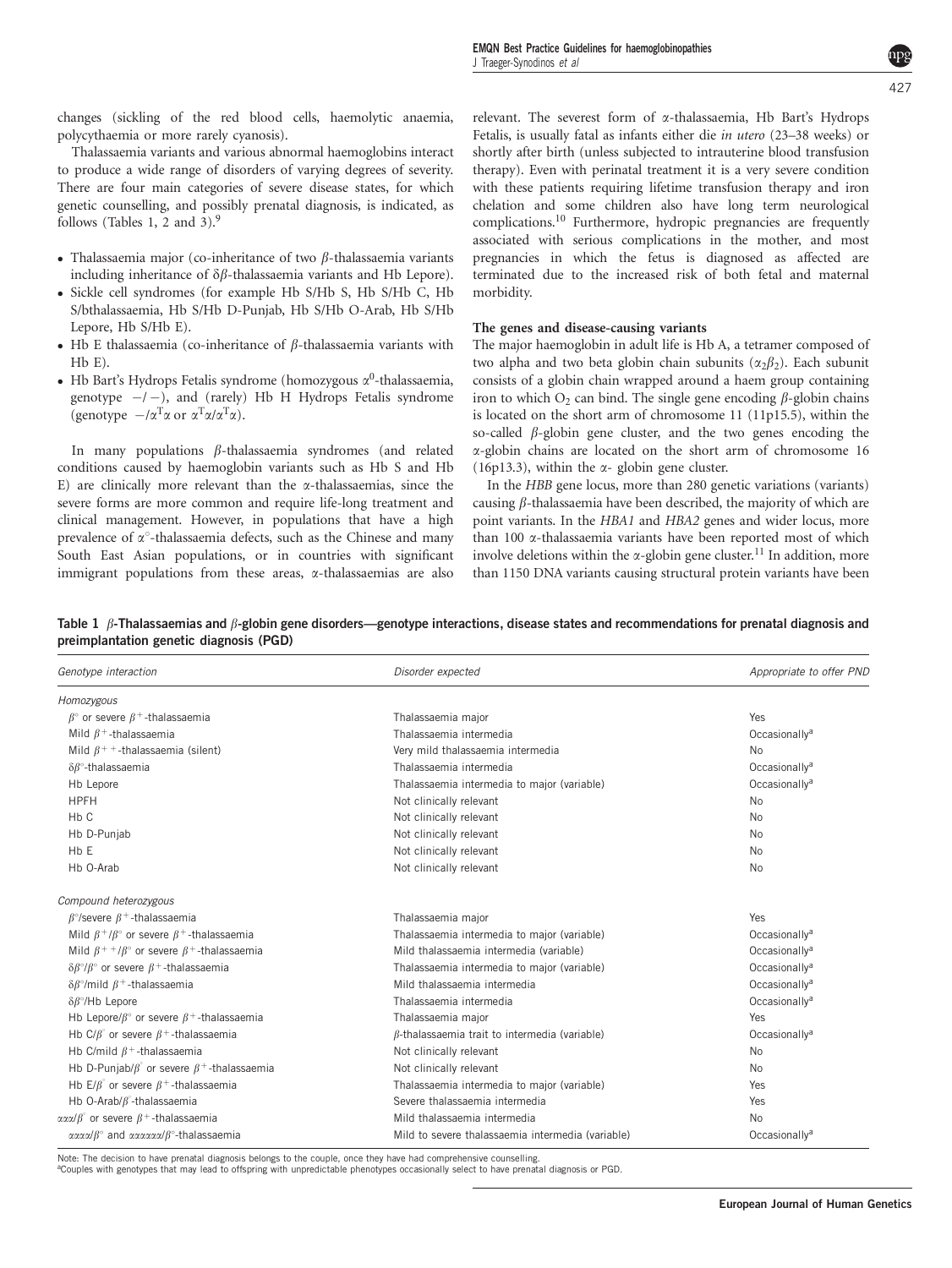J Traeger-Synodinos et al

#### Table 2 Sickle cell disorders—interactions and indications for prenatal diagnosis and preimplantation genetic diagnosis (PGD)

| Genotype interaction                                         | Disorder expected                       | Appropriate to offer PND  |
|--------------------------------------------------------------|-----------------------------------------|---------------------------|
| Homozygous                                                   |                                         |                           |
| Hb S                                                         | Sickle cell disease                     | Yes                       |
| Compound heterozygous                                        |                                         |                           |
| Hb S/ $\beta$ ° or severe $\beta$ <sup>+</sup> -thalassaemia | Sickle cell disease                     | Yes                       |
| Hb S/mild $\beta$ <sup>+</sup> -thalassaemia                 | Mild sickle cell disease                | Occasionally <sup>a</sup> |
| Hb $S/\delta\beta^{\circ}$ -thalassaemia                     | Mild sickle cell disease                | Occasionally <sup>a</sup> |
| Hb S/Hb Lepore                                               | Mild sickle cell disease                | Occasionally <sup>a</sup> |
| Hb S/HbC                                                     | Sickle cell disease (variable severity) | Yes                       |
| Hb S/Hb D-Punjab                                             | Sickle cell disease                     | <b>Yes</b>                |
| Hb S/Hb O-Arab                                               | Sickle cell disease                     | Yes                       |
| Hb S/Hbs C-Harlem, S-Southend, S-Antilles                    | Sickle cell disease                     | <b>Yes</b>                |
| Hb C/Hb S-Antilles                                           | Sickle cell disease                     | Yes                       |
| Hb S/Hbs Quebec-Chori, C-Ndjamena, O-Tibesi                  | Sickle cell disease                     | Yes                       |
| Hb S/Hbs I-Toulouse, Shelby, Hope, North Shore               | Haemolytic anaemia                      | <b>No</b>                 |
| Hb S/Hb E                                                    | Mild to severe sickle cell disease      | Occasionally <sup>a</sup> |
| Hb S/HPFH                                                    | Very mild sickle cell disease           | <b>No</b>                 |

Note: The decision to have prenatal diagnosis belongs to the couple, once they have had comprehensive counselling.

aCouples with genotypes that may lead to offspring with unpredictable phenotypes occasionally select to have prenatal diagnosis or PGD.

| characterized. <sup>11</sup> Some structural variants are additionally associated a conventional prenatal diagnosis in early pregnancy, or before |  |
|---------------------------------------------------------------------------------------------------------------------------------------------------|--|
| Table $3\alpha$ -Thalassaemias—interactions and indications for prenatal diagnosis and preimplantation genetic diagnosis                          |  |

| Genotype interaction                                             | Disorder expected                                            | Appropriate to offer PND  |
|------------------------------------------------------------------|--------------------------------------------------------------|---------------------------|
| Homozygous                                                       |                                                              |                           |
| $\alpha^{\circ}$ -thalassaemia ( $-/-$ )                         | Hb Bart's hydrops fetalis                                    | Yes                       |
| $\alpha^+$ -thalassaemia ( $-\alpha/-\alpha$ )                   | Not clinically relevant                                      | <b>No</b>                 |
| α <sup>+</sup> -thalassaemia (α <sup>Τ</sup> α/α <sup>Τ</sup> α) | Severe <i>a</i> -thalassaemia carrier to severe Hb H disease | Occasionally <sup>a</sup> |
| Compound heterozygous                                            |                                                              |                           |
| $\alpha^{\circ}$ -thal/ $\alpha^+$ -thal ( $-/-\alpha$ )         | Hb H disease                                                 | <b>No</b>                 |

Note: The decision to have prenatal diagnosis belongs to the couple, once they have had comprehensive counselling.

aCouples with genotypes that may lead to offspring with unpredictable but potentially severe phenotypes occasionally select to have prenatal diagnosis or PGD. Reported examples of potentially severe phenotypes include genotype combinations involving variants in the polyadenylation signal in the HBA2 gene, Hb Adana, Hb Agrino, Hb Constant Spring and Hb Taybee (see Supplementary Table S1 for HGVS nomenclature).

with an altered rate of synthesis. (Summarized in the HbVar database: [http://globin.bx.psu.edu/hbvar/menu.html\)](http://globin.bx.psu.edu/hbvar/menu.html).

#### Approaches for carrier detection

Within the context of managing the health burden of the haemoglobinopathies, laboratory diagnosis plays a key role, identifying carrier couples and offering them reproductive choices. Haemoglobinopathies are unique among all genetic diseases in that detection of carriers is possible by haematological and biochemical tests rather than DNA analysis. Thus, it is recommended that, with currently available technologies, carrier detection should be mandatory using haematological and biochemical tests. However, DNA analysis should be employed for the determination of carrier status in complex cases or when the haematological/biochemical results are unclear. Depending on acceptable practices in each society, at-risk couples can then be offered the reproductive choice to avoid the birth-affected children, or helped to prepare for the possible birth of a severely affected child. Among the available options to avoid having affected children are, before marriage, a change in partner choice; or, after marriage, by remaining childless, opting for gamete donation or adoption. However couples rarely take these options. Instead it is more common for at-risk couples to avoid the birth of an affected child by opting for

pregnancy by choosing preimplantation genetic diagnosis (PGD). Both conventional prenatal diagnosis and PGD involve prior variant characterization in the parents and subsequent fetal (or embryo) DNA analysis. Thus genetic services for haemoglobinopathies require close collaboration between several specialities, most notably haematology, genetic counselling, molecular genetics and fetal medicine.

These guidelines will focus on best practice in laboratory methods and interpretation of results for carrier identification and prenatal diagnosis. For the best strategy to detect at-risk couples there are certain factors that should also be taken into consideration, including the frequency of the disease in endemic and non-endemic immigration countries[,12,13](#page-10-0) the heterogeneity of the genetic defects in the target society, the knowledge of genotype–phenotype correlation (supported by access to original papers as well as to genomic databases), the resources available and finally the social, legal, cultural and religious factors.

In addition screening may target newborns or adolescents, or premarital, preconceptional or antenatal stages. For families wishing to avoid the birth of affected children, preconception or antenatal screening is the most effective approach and is widely applied in many high-risk populations. Newborn screening is less effective for primary screening and prospectively informing carriers about their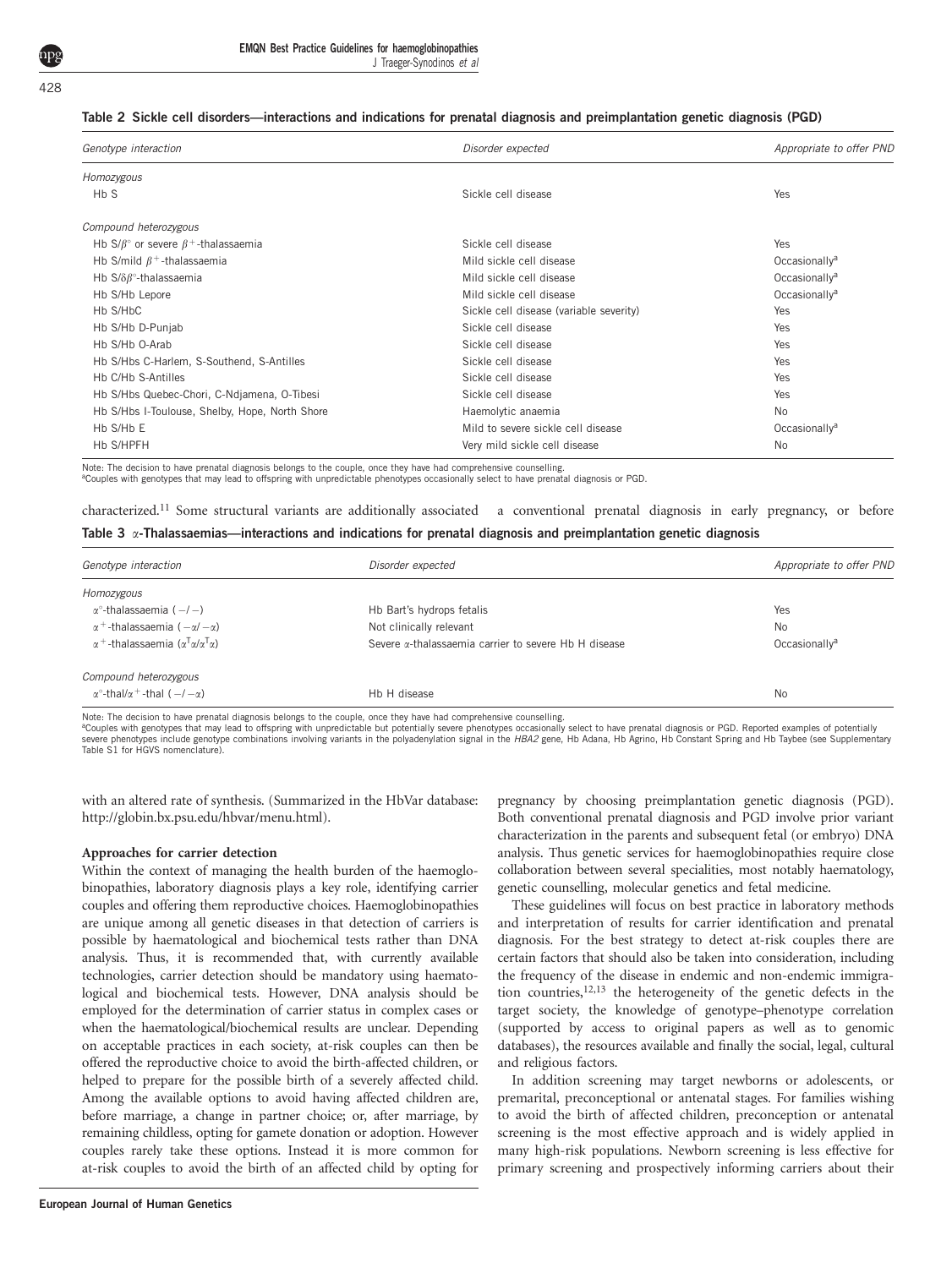<span id="page-3-0"></span>reproductive risks, but it is applied in certain countries to support better infant healthcare through prompt identification of affected babies. Pre-operative screening of individuals from populations with increased incidence of sickle cell is also indicated.

## HAEMATOLOGICAL METHODS FOR CARRIER DETECTION

'Screening' is distinct from 'definitive' diagnosis in that the purpose of screening is to test for a defined set of conditions using simple haematological/biochemical tests. Screening programme strategies use first- and second-line methods in order to obtain a reliable diagnosis, albeit essentially a presumptive diagnosis. If an unequivocal, definitive diagnosis is required, characterization methods based on either protein or DNA analysis must be used.

With the thalassaemias, screening will detect most cases of raised Hb  $A_2$   $\beta$ -thalassaemia trait. However, there are often samples that present with haematology that is not consistent with typical  $\beta$ -thalassaemia trait (Tables 4 and 5) and, furthermore, there is no specific screening test of high-enough sensitivity for the clear identification of heterozygous a-thalassaemia, which is usually indicated once other states have been excluded. Definitive diagnosis

of atypical cases and a-thalassaemia can only be made by DNA analysis.

When an abnormal haemoglobin is identified by screening methodology, the results obtained constitute a presumptive identification of the variant haemoglobin. It is important to remember that with phenotypic screening it is possible that some rarer conditions will not be detected and this has to be taken into account in the interpretation and reporting of results. For all samples, screening using haematological methods<sup>[14](#page-10-0)</sup> precedes genetic diagnosis.[9](#page-10-0)

Good laboratory practice also includes the minimization of clerical errors, particularly a danger in haematology laboratories undertaking carrier screening on large numbers of samples, sometimes numbering more than 1000 blood counts each day. Careful sample identification is essential (including: Full Name, Date of Birth, Sample date, if transfused in last 4 months). Bar coding is recommended for sample tracking. If acceptable and permitted, it is useful to note the ethnic origin, since many haemoglobin disorders are population-specific[.7,11–13](#page-10-0) Laboratory error rates for the methods utilized (if known), or a link to their availability, should be stated on reports.

## Table 4 Interpretations to consider when the haematology is not consistent with typical  $\beta$ -thalassaemia trait

| Haematological parameters                                                                      | Possible interpretation                                                                                                  |
|------------------------------------------------------------------------------------------------|--------------------------------------------------------------------------------------------------------------------------|
| Reduced red cell indices (MCV < 79 fl, MCH < 27 pg), normal Hb (i) Iron deficiency             |                                                                                                                          |
| electrophoresis/HPLC/CE, normal %Hb A <sub>2</sub> & %Hb F)                                    | (ii) heterozygous <i>a</i> -thalassaemia                                                                                 |
|                                                                                                | (iii) heterozygosity for mild $\beta$ -thalassaemia variants (sometimes Hb A <sub>2</sub> is borderline raised)          |
|                                                                                                | (iv) co-inheritance of heterozygous $\delta$ - with $\beta$ -thalassaemia                                                |
|                                                                                                | (v) heterozygous e $\gamma \delta \beta$ -thalassaemia                                                                   |
| Normal/borderline reduced red cell indices with raised Hb A <sub>2</sub>                       | Interaction of $\alpha$ - with $\beta$ -thalassaemia                                                                     |
|                                                                                                | Carriers of $\beta$ -thalassaemia with folic acid or vitamin B12 deficiency or hepatitis                                 |
| Normal or reduced red cell indices with raised Hb $F$ ( $>5\%$ )<br>and normal or low Hb $A_2$ | Heterozygous $\delta\beta$ -thalassaemia, $A_{\gamma\delta\beta}$ -thalassaemia or HPFH                                  |
| Normal red cell indices with normal/borderline Hb A <sub>2</sub>                               | Triplication of $\alpha$ -genes (when implicated in family studies), KLF1 variants or mild $\beta$ -thalassaemia variant |
| Severely reduced red cell indices and raised Hb A <sub>2</sub>                                 | Multiple $\alpha$ -globin genes (>4) and heterozygous $\beta$ -thalassaemia                                              |

Note 1: Some Hb variants are not detected by electrophoretic or chromatographic procedures, but may be suspected due to the presence of abnormal haematological parameters and/or clinical symptoms. In such cases it is recommended that samples are analysed using mass spectrometry or DNA methods. Occasionally hyperunstable variants are present and these may only be found by DNA methodology as the protein produced is so unstable. Note 2: When evaluating cases be aware of potential complex genotype interactions.

## Table 5 Genetic variations associated with normal/borderline Hb A2 levels—a guideline of related haematological and biosynthetic characteristics

| Variation HGVS nomenclature NM 000518.4 (HBB) | Variation traditional nomenclature   | MCV fl         | MCH pg         | HbA <sub>2</sub> | $\alpha/\beta$ ratio |
|-----------------------------------------------|--------------------------------------|----------------|----------------|------------------|----------------------|
| $c. -151C > T$                                | $\beta$ -101 (C $\rightarrow$ T)     | $88.5 \pm 7.8$ | $30.1 \pm 1.0$ | $3.1 \pm 1.0$    | $1.3 \pm 0.4$        |
| $c. -142C > T$                                | $\beta$ -92 (C(T)                    | $83.0 \pm 6.0$ | $28.3 \pm 2.0$ | $3.5 \pm 0.4$    | $1.3 \pm 0.8$        |
| $c. -18C > G$                                 | $\beta$ + 33 (C(G)                   | $82.0 \pm 9.2$ | $27.1 \pm 3.4$ | $2.5 \pm 1.4$    | $1.3 \pm 0.6$        |
| $c.316 - 7C > G$                              | $\beta$ IVS2-844 (C $\rightarrow$ G) | $96.0 \pm 4.0$ | $30.3 \pm 1.8$ | $3.2 \pm 0.2$    | $1.0 \pm 0.6$        |
| $c.*6C > G$                                   | $\beta + 1480$ (C $\rightarrow$ G)   | $88.3 \pm 9.5$ | $27.9 \pm 6.0$ | $2.7 \pm 0.8$    | $1.6 \pm 0.4$        |
|                                               | ααα/αα                               | $85.5 \pm 7.8$ | $30.4 \pm 5.0$ | $2.8 \pm 0.6$    | $1.2 \pm 0.4$        |
|                                               | KLF1 variants (29)                   | $82.7 \pm 5.7$ | $27.8 \pm 2.2$ | $3.6 \pm 0.2$    |                      |
| c. $-50$ A $>$ C                              | $Cap+1$ (A(C)                        | $23 - 26*$     | $75 - 80*$     | $3.4 - 3.8*$     |                      |
| $c.92 + 6T > C$                               | $\beta$ IVS1-6 (T $\rightarrow$ C)   | $71.0 \pm 4.0$ | $23.1 \pm 2.2$ | $3.4 \pm 0.2$    | $1.9 \pm 1.0$        |
|                                               | $\delta + \beta$ thalassaemia        | $64.3 \pm 4.0$ | $20.9 \pm 1.4$ | $3.6 \pm 0.2$    | $1.7 \pm 0.6$        |

Values (mean±2SD or range (\*)) are a guideline and represent those reported in various studies on carriers of these variants (prepared by R Galanello).

Note: It is recommended that subjects with borderline Hb A2 levels, particularly if their partner is a typical  $\beta$ -thalassaemia carrier, should be extensively investigated ( $\alpha$  and  $\beta$  gene analysis, globin biosynthesis), although the majority usually have normal HBB and HBA genes. Borderline-raised Hb A2 levels in normal individuals are usually explained as the extreme distribution of the normal range of the Hb A2.

Furthermore, in couples where one partner is heterozygous for a severe *x*-thalassaemia defect and the other is a *ß*-thalassaemia carrier, it is recommended that the HBA gene cluster be fully characterized in the  $\beta$ -thalassaemia carrier in order to preclude any risk of offspring with severe Hb H disease or Hb Bart's hydrops.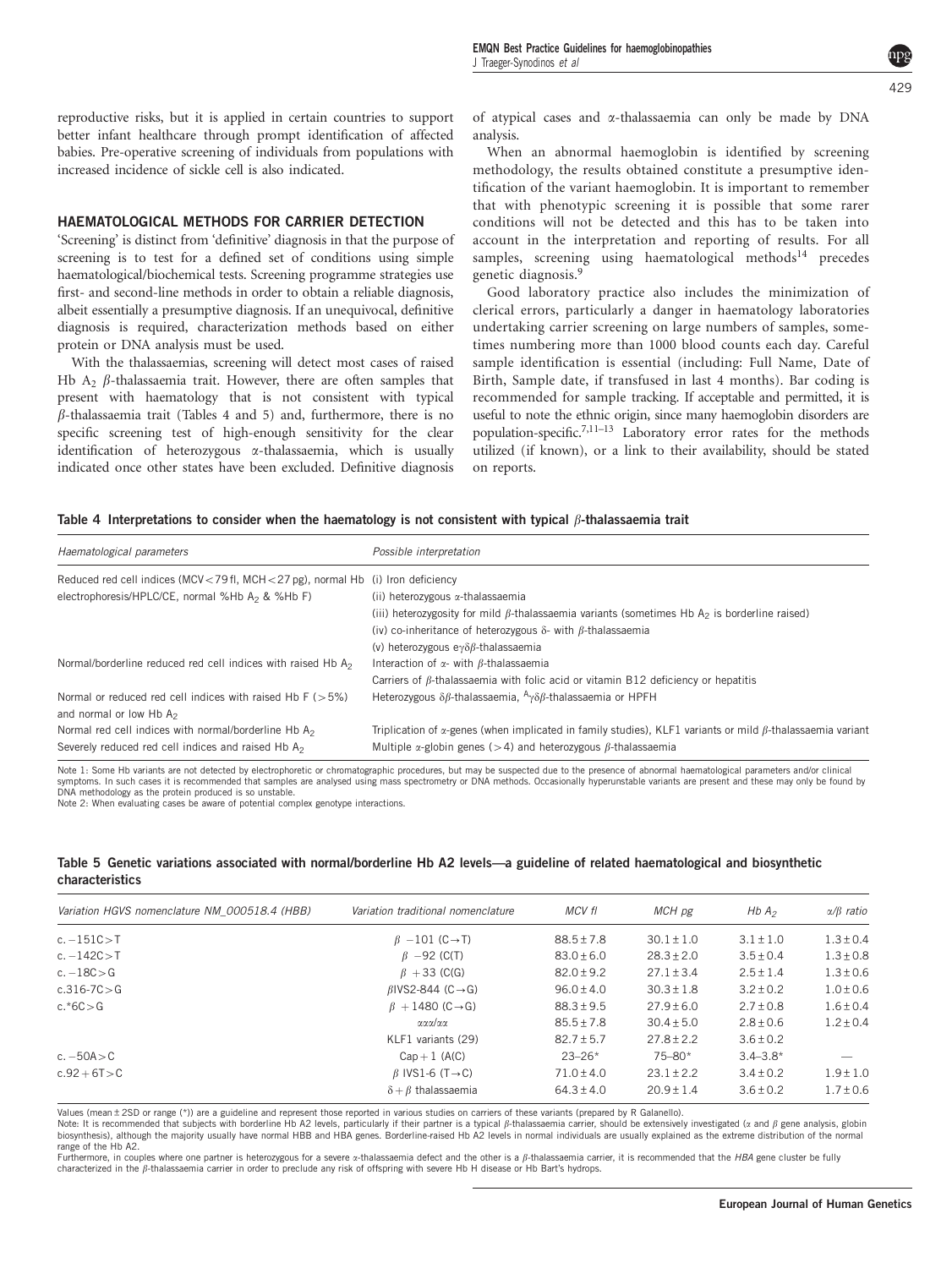It is strongly recommended that all haematological parameters be coevaluated to avoid spurious conclusions. In addition, the extent to which the genetic test results explain the haematology results should be evaluated and stated.

#### FIRST-LINE HAEMATOLOGY METHODS

All haematological testing<sup>14</sup> should be carried out on blood samples that are as fresh as possible. The complete blood count (CBC) or full blood count (FBC), haemoglobin pattern analysis and haemoglobin component quantification requires whole blood drawn into anticoagulant (EDTA). If necessary, bloods can be transported and stored at 4°C.

#### Complete blood count

Electronic measurement is recommended, especially for MCV (mean cell volume), for which the measurements should be direct. All red cell indices (and other parameters) are important in evaluation, including Hb (haemoglobin), RBC (red blood cell count), MCH (mean corpuscular haemoglobin content), MCV and some labs use RDW (red cell distribution width), which is the standard deviation of the red cell size measurements expressed either as a percentage of the mean or a coefficient of variation.

RDW can potentially discriminate between thalassaemia carriers and iron deficiency and sometimes between thalassaemia carriers and a thalassaemia disorder or other rare causes of microcytosis, as indicated by decreased MCV (see notes below). It is a measure of the degree of anisocytosis and is simpler and faster than performing red cell morphology analysis (see Supplementary Information), although not as comprehensive. RDW alone is not a diagnostic parameter for  $\beta$ -thalassaemia trait.

The RBC count is also a parameter that can potentially distinguish between iron deficiency and thalassaemia. High RBC (erythrocytosis) results from a mechanism that compensates for the chronic low MCH present in thalassaemia carriers. This compensating mechanism needs folic acid levels to be maintained and may restore the Hb level of a markedly microcytic thalassaemia carrier to near normal values, raising RBC to 6–7 (10<sup>12</sup>/l) or higher, without exceeding the normal packed cell volume (PCV) level. On the other hand, RBC compensation might be less evident in case of folic acid deficiency, a vitamin with limited body reserves, which is essential for cell division and thus for erythropoiesis. In case of folic acid deficiency carriers may become more anaemic, and microcytosis may become less evident, even disappearing in cases with coexisting vitamin B12 deficiency. In addition, RBC compensation is less evident in cases when MCH is only moderately reduced.

#### Interpretation of CBC, should consider the following:

- Key cut-off values in adults are MCV below 79 fl and an MCH below 27 pg, below which heterozygosity for thalassaemia is indicated. However, each laboratory should establish their own cut-off ranges for these parameters, based on the ethnicity of their patient population(s) and patient age group(s).
- Evaluation of CBC in samples more than 24 h after sampling should be made with caution, as the red cells increase in size, leading to falsely raised MCV. On the other hand, the MCH may be stable for up to 5 days, depending on storage conditions (4–20 $\degree$ C);
- In advanced pregnancy the RBC is not a useful parameter, due to possible haemodilution. Furthermore, iron-deficient women who are responding to iron supplementation may have increased RBC.

- The RDW may be altered in several cardiac and hepatic condition[s15](#page-10-0) and may have a limited discriminating potential especially in cases with combined iron deficiency.

#### Haemoglobin (Hb) pattern analysis

For a presumptive identification of abnormal haemoglobins at least two methods should be used. These methods include haemoglobin electrophoresis at pH 8.6 using cellulose acetate membrane, haemoglobin electrophoresis at pH 6.0 using acid agarose or citrate agar gel, isoelectric focusing (IEF), high performance liquid chromatography (HPLC) and capillary electrophoresis  $(CE)^{16-18}$  More details of these methods are described in the Supplementary information.

There are many *recommendations* related to the optimum application and interpretation of haemoglobin pattern analysis. The use of both HPLC and CE will maximize the detection of any Hb variant present in a sample and minimize false evaluation of artefacts. With automated systems, standards and controls are essential to verify that the equipment is working satisfactorily.[16,17](#page-10-0) Other important recommendations are summarized in the Supplementary Information.

#### Interpretation of Hb pattern analysis when common  $\beta$ -variants interact with a-thalassaemia

In carriers of the most common  $\beta$ -chain variants (Hb S, Hb D-Punjab, Hb E and Hb C) the percentage of the variant haemoglobin is directly dependent on the number of  $\alpha$ -globin genes. In the presence of a-thalassaemia it is usually decreased, e.g., to less than  $\sim$  35% for Hb S, D-Punjab and Hb C and less than  $\sim$  25% for Hb E,<sup>[19](#page-10-0)</sup> although precise measurements may vary depending on the technology used. In the absence of iron deficiency, the percentage of Hb variant may therefore indicate the presence of co-inherited a-thalassaemia and help exclude  $\beta$ -thalassaemia as a cause of red cell microcytosis; it is a particularly useful observation to make in people of ancestral origins where both Hb E and  $\alpha^0$ -thalassaemia are prevalent. However, this information is not reliable enough to definitely exclude the presence of  $\alpha$ -thalassaemia because of the possibility of additional co-inheritance of multiple a-globin gene duplications (e.g. triplicated or quadruplicated rearrangements).

It is of note that for some stable  $\beta$ -chain variants that are more negatively charged than Hb A, such as Hb J, the relationship is inversed, as the number of  $\alpha$ -globin genes decreases, so the percentage of Hb variant increases in the presence of a-thalassaemia.

#### Quantification of Hb A<sub>2</sub>

Measurements should be carried out on freshly drawn anti-coagulated blood. Methods include<sup>[16,20,21](#page-10-0)</sup> electrophoresis and elution, microchromatography, HPLC, capillary electrophoresis, Hb electrophoresis (not recommended).

It is important to note that the quantification of Hb  $A_2$  using both HPLC and CE may still be compromised in the presence of common or rare  $\alpha$ -chain variants, or  $\delta$  chain variants, which split the Hb A<sub>2</sub> peak, or coexisting  $\delta$  thalassaemia, which decreases the Hb  $A_2$  peak.<sup>[22](#page-10-0)</sup> The use of internal controls are recommended<sup>[16](#page-10-0)</sup> as well as adherence to instructions provided by the manufacturers.

Haemoglobin variants which elute with or close to Hb  $A_2$  on HPLC or capillary electrophoresis may affect Hb  $A_2$  quantification.<sup>16</sup>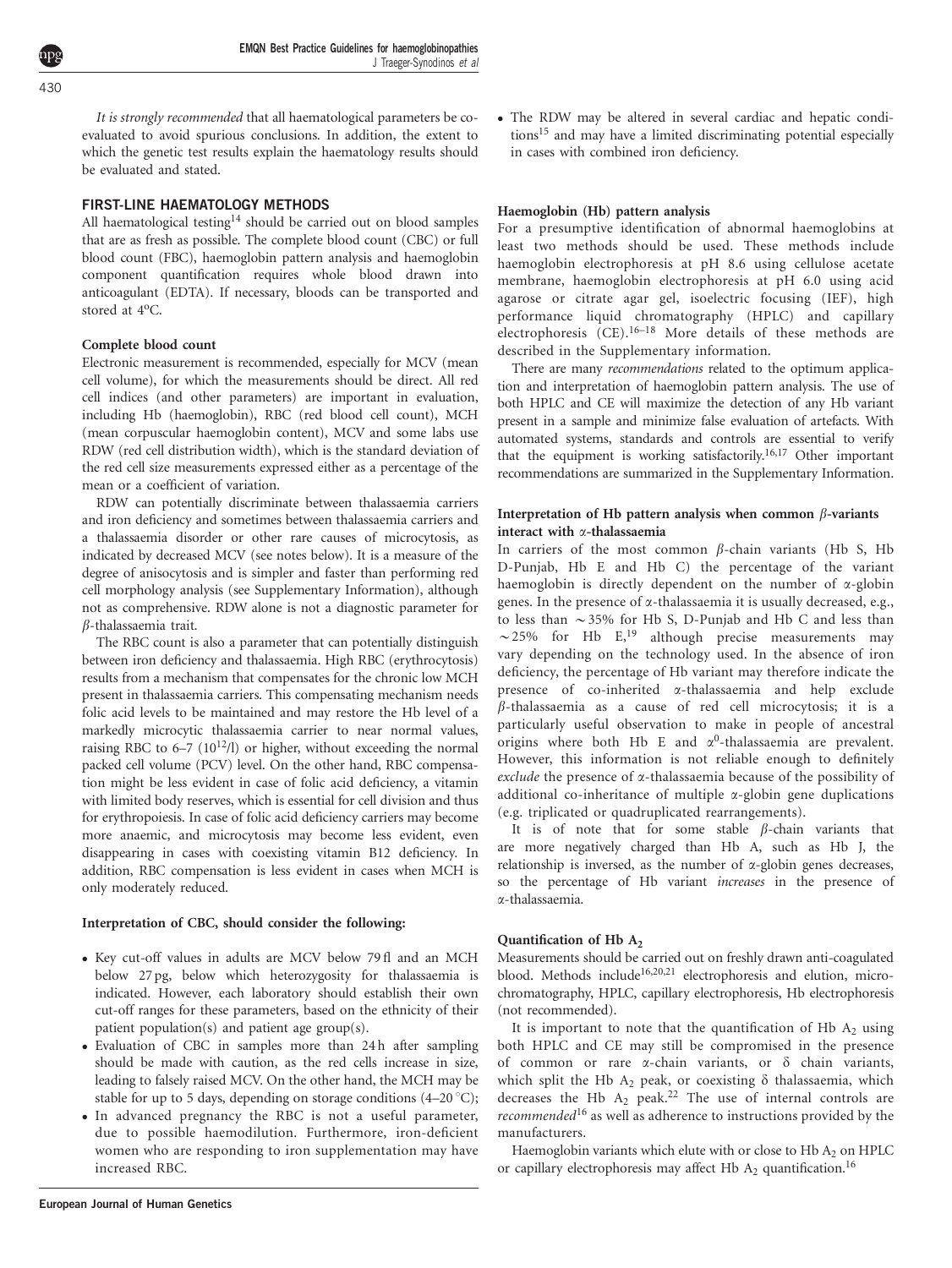## Important points for the interpretation of results for Hb  $A_2$ quantification include:

- Hb  $A_2$  levels above 3.5% is the standard cut-off value, above which heterozygosity for  $\beta$ -thalassaemia is indicated.
- Borderline levels of 3.1–3.5% Hb  $A_2$  (depending upon the method, the laboratory reference range and coefficient of variation) indicate further investigation required (see [Tables 5,](#page-3-0) 6 and Supplementary Table 3).
- Reference intervals in normal subjects are usually between 2.0 and 3.3%, but have been observed to differ slightly depending on the method and population group.
- Rare genetic<sup>[23](#page-11-0)</sup> and acquired factors that may increase or reduce Hb A2 levels are reported in Supplementary Table 3.

## Quantification of Hb F

Methods reliable for the measurement of Hb F levels include alkali denaturation, $24$  HPLC and CE, with the latter two methods being more recent and much more accurate.[16](#page-10-0) More details on these methods are outlined in the Supplementary Information.

## Important points for the interpretation of results for Hb F quantification include:

- Normal levels of Hb F are usually below 1% after the age of 2 years. Adults with Hb  $F > 2\%$  should undergo further investigation.
- In carriers of typical elevated Hb  $A_2$   $\beta$ -thalassaemia or in carriers of Hb S, Hb F levels are usually within the normal range. When elevated (up to  $\sim$  7–8%) this is usually due to co-inheritance of other globin gene variations (e.g. co-inheritance of a triplicated  $\alpha$ -globin allele with heterozygous  $\beta$ -thalassaemia) or specific  $\beta$ -globin gene cluster haplotypes (e.g.  $\gamma$ -globin gene promoter variations such as the  $G_{\gamma}$  gene promoter Xmn-I polymorphism or the Arab-Indian or Senegal haplotypes in Hb S carriers) or variants of non-globin genes that affect  $\gamma$ -globin gene transcription.
- Elevated Hb F values, usually > 5%, are associated with  $\delta\beta$  or  $\gamma\delta\beta$ thalassaemia heterozygotes (along with normal or low Hb  $A_2$  levels and reduced RBC indices) or hereditary persistence of fetal haemoglobin (HPFH).
- Raised Hb F levels can also be caused by bone marrow malignancies, aplastic anaemia, Fanconi anaemia, erythropoietic stress, treatment with certain cytotoxic agents (e.g. hydroxyurea) or pregnancy[.17](#page-10-0)
- In pregnancy Hb F may increase up to around 3%, making values in the range of 3–5% difficult to interpret. Values of Hb F above 5% during pregnancy may indicate the presence of heterocellular HPFH, and follow-up 6 months after delivery is recommended to clarify the Hb F levels.
- Hb F can be equally distributed in all cells (pancellular) or limited to a sub-population of red cells called Hb F cells (heterocellular) depending upon the underlying cause. Since Hb F cells in heterozygous  $\beta$ - or  $\delta\beta$ -thalassaemia are larger than those with low amounts of Hb F, microcytosis may be masked. Alternatively an increased RDW may be observed.

#### Iron (Fe) status

There are several parameters that can be measured to evaluate the the iron status of an individual, including Zinc protoporphyrin (ZnPP) serum ferritin and transferrin saturation measurements.

The interpretation of all three parameters should be done with some caution.[25](#page-11-0) Measurement of iron status in samples with hypochromic, microcytic indices but with normal Hb  $A_2$  and F is useful to distinguish between cases of iron deficiency and those with possible  $\alpha$ -thalassaemia trait or certain form of 'silent'  $\beta$ -thalassaemia trait, the latter of which should have normal iron status. This distinction is useful to prevent unnecessary further investigation as well as inappropriate iron therapy. However, it is important to note that iron deficiency can co-exist with the thalassaemias, which could lead to misinterpretation. If an individual is found to be iron deficient, it is recommended to repeat the haematology screen once the individual is iron replete, although this may not always be practical or feasible in a couple with an on-going pregnancy.

## SECOND-LINE HAEMATOLOGICAL METHODS

There are several methods which are not necessarily first-line methods for identifying thalassaemia carriers but may be useful in supporting the diagnosis in cases which do not have a clear diagnosis with firstline methods described previously. These (Supplementary Methods) include measurement/evaluation of red cell morphology (RCM), reticulocytes and F-cells,<sup>[14,26](#page-10-0)</sup> HbH inclusions,<sup>14</sup> the single tube osmotic fragility test (OF),<sup>27</sup> globin chain synthesis,<sup>28</sup> globin chain separation, solubility or sickling tests for Hb S, DCIP (2.6 dichlorophenolindophenol) test,<sup>29</sup> Heinz body formation and the measurement of an oxygen dissociation curve. Mass spectrometry is also described as a second-line method for the characterization of Hb variants identified by first-line methods such as HPLC.<sup>[30](#page-11-0)</sup> However, it potentially has a role as a first-line test, where it may be used more widely for carrier screening. All these second-line tests are discussed in the Supplementary Information.

## REPORTING HAEMATOLOGY RESULTS

Haematology results should be given following complete evaluation of all relevant haematological parameters. Reporting should be done in a format complying with local legislation, regulations and acceptable practice. The report should be written clearly to avoid misinterpretation. If possible it should be accompanied by relevant information materials, currently most important for health practitioners in nonendemic countries who may not have experience with the haemoglobinopathies. The report should recommend referral of carrier couples or affected children to a relevant healthcare professional and encourage that testing be offered to additional family members.

Recommended formats for reporting haematology results can be found in the UK NHS Sickle Cell and Thalassaemia: Handbook for Laboratories.<sup>3</sup>

## METHODS FOR DNA ANALYSIS

Almost all methods for DNA analysis of haemoglobinopathies currently in use are based on the polymerase chain reaction (PCR). There are many different PCR-based techniques that can be used to detect the globin gene variants. Those in current use for detecting and/or characterizing nucleotide variations include the amplification refractory mutation system (ARMS), restriction-endonuclease PCR (RE-PCR), denaturing gradient gel electrophoresis (DGGE), high resolution melting analysis (HRMA), Sanger sequencing, pyrosequencing, real-time PCR, reverse dot blot analysis and microarrays (the latter two usually as commercially available systems rather than as inhouse protocols) [\(Tables 6a and 6b](#page-6-0)). For detecting and/or characterizing deletions, Southern blot analysis has been largely replaced by PCR-based methods including gap-PCR, multiplex ligation-dependent probe amplification (MLPA) and array comparative genome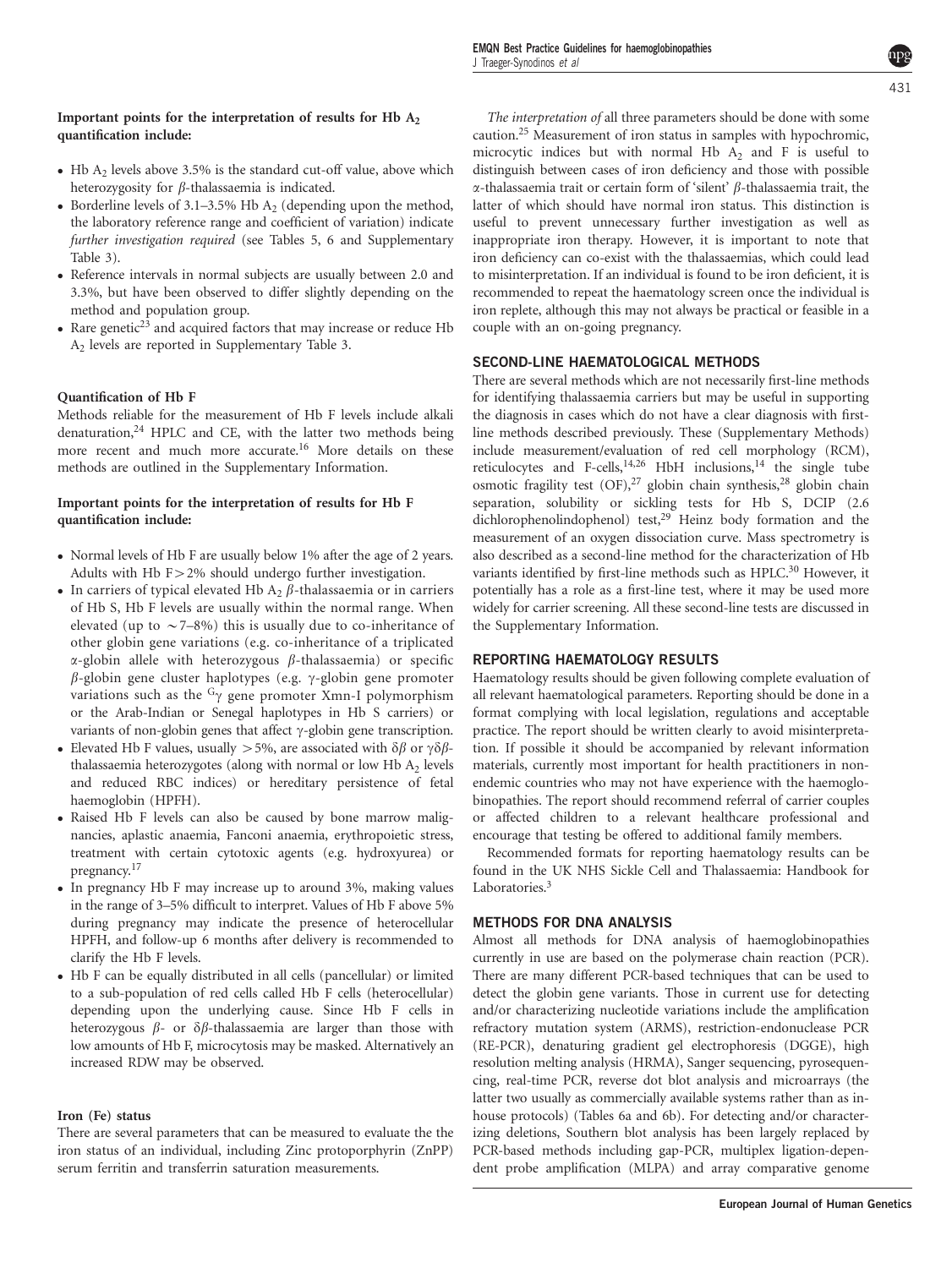EMQN Best Practice Guidelines for haemoglobinopathies J Traeger-Synodinos et al

#### <span id="page-6-0"></span>432

#### Table 6a Advantages and limitations of methods for detecting and/or characterizing globin gene nucleotide variations (point variants) in carriers and conventional PND

| Method                                  | Advantages                                                                                    | Limitations                                                                                                                      |
|-----------------------------------------|-----------------------------------------------------------------------------------------------|----------------------------------------------------------------------------------------------------------------------------------|
| Reverse dot blot hybridization (RDB)    | Multiplexed variant screening                                                                 | Difficult to standardize and validate in-house                                                                                   |
|                                         | Relatively inexpensive                                                                        | Commercial kits/systems available* (see Note 2 below)                                                                            |
|                                         | Simple, rapid and reliable                                                                    |                                                                                                                                  |
| ARMS-PCR                                | Simple, rapid and inexpensive                                                                 | Stringent PCR conditions paramount for accuracy                                                                                  |
|                                         |                                                                                               | Can be modified for multiplexed variant screening If primers degrade at the allele-specific 3'end, then PCR will be non-specific |
| Restriction enzyme (RE)-PCR             | Simple and rapid                                                                              | Not all variants are amenable                                                                                                    |
|                                         | Reliable                                                                                      | Needs care to avoid partial digestion problems                                                                                   |
|                                         |                                                                                               | 'Frequent cutter' enzymes not very useful                                                                                        |
|                                         |                                                                                               | Some enzymes costly                                                                                                              |
| Real-time PCR                           | For quantitative or qualitative evaluation of PCR                                             | Instruments are relatively costly                                                                                                |
|                                         | products                                                                                      | Sample diagnosis can be costly when screening for many variants (although                                                        |
|                                         | Rapid and high throughput                                                                     | it can be cost effective for prenatal diagnosis with prior knowledge of                                                          |
|                                         | No post-PCR processing                                                                        | parental samples)                                                                                                                |
|                                         | Wide dynamic range of detection and high<br>sensitivity                                       | Protocols require in-house validation                                                                                            |
| Denaturing gradient gel electrophoresis | Allows medium-scale screening                                                                 | Variant samples need definitive characterization with another method                                                             |
| (DGGE)                                  | Predictive software can support optimization                                                  | Some regions (especially when CG-rich) may be difficult to optimize and                                                          |
|                                         | Robust heteroduplex detection                                                                 | analyse                                                                                                                          |
|                                         | Relatively cheap                                                                              | Overall technically demanding                                                                                                    |
| High-resolution melting analysis (HRMA) | Simple (once standardized)                                                                    | Technically demanding, with stringent assay design                                                                               |
|                                         | Rapid and suited to automation                                                                | Variant samples need definitive characterization with another method                                                             |
|                                         | Predictive software can support optimization                                                  | Specialized and relatively costly instrumentation                                                                                |
| Sanger sequencing (automated)           | Generic method for detecting point variants                                                   | Instrument costly                                                                                                                |
|                                         | Economical running costs                                                                      | Can be technically demanding (laboratory processing and data                                                                     |
|                                         |                                                                                               | interpretation)                                                                                                                  |
| Pyrosequencing                          | Results are quantitative                                                                      | Targeted DNA sequence is only 20-50 nucleotides                                                                                  |
|                                         | Faster and more sensitive than Sanger sequencing Any variant in target sequence must be known |                                                                                                                                  |

#### Table 6b Advantages and limitations of methods for detecting and/or characterizing globin gene cluster rearrangements (deletions/ duplications) in carriers and conventional PND

| Method                                        | Advantages                                                       | Limitations                                                                                                 |
|-----------------------------------------------|------------------------------------------------------------------|-------------------------------------------------------------------------------------------------------------|
| GAP-PCR                                       | Simple, rapid and inexpensive<br>Can be multiplexed              | Only for deletions with known breakpoint sequences<br>Amplification of GC rich region technically difficult |
|                                               |                                                                  | Susceptible to allele drop-out (not recommended as<br>a stand-alone method for prenatal diagnosis)          |
| Multiplex ligation-dependent probe amplifica- | Once primer-probe sets are validated,                            | Automated sequencer required for fragment analysis (costly)                                                 |
| tion (MLPA)                                   | it is simple, rapid and suited to automation                     | Unknown/sporadic SNPs may interfere with primer-probe                                                       |
|                                               | Can detect any copy number variation within the locus            | hybridization                                                                                               |
|                                               | Commercial kits available (see Note 2 below)                     | DNA quality and concentration may be critical                                                               |
| Micro-arrays (deletions and insertions)       | High throughput                                                  | Does not provide precise characterization of deletion/inser-                                                |
|                                               | Useful for detecting any deletion or insertion (copy number tion |                                                                                                             |
|                                               | variation)                                                       | Instruments and assays quite costly                                                                         |
| Southern blotting                             | Generic method for detecting large deletions/insertions          | Time consuming and cumbersome, technically demanding                                                        |

Note 1: All PCR methods should be run simultaneously with positive and negative controls to avoid spurious results and conclusions.

Note 2: There are a limited number of commercial kits available, but as with any other method they should not be used in the absence of alternative methods in the diagnostic lab.

Note 3: Methods such as allele-specific oligonucleotide hybridization (ASO) are no longer widely used.

Note 4: Samples identified to vary from normal with DGGE and HRMA need definitive characterization with another method. In some cases this may also apply to samples identified to have deletions or duplications using MLPA.

hybridization (aCGH). All are recommended for in the context of best practice, each method having its own advantages and limitations (Tables 6a and 6b). The particular methods chosen by a laboratory for the diagnosis of the globin gene nucleotide variants or deletions depends not only on the technical expertise available but also on the type and variety of the variants likely to be encountered in the

individuals (population groups) being tested. All molecular genetic methods should be validated before clinical use.

It is paramount that all DNA diagnostic laboratories take appropriate measures to preclude false-positive and especially false-negative results. The correct characterization of genotypes in carriers is extremely important to support appropriate genetic counselling and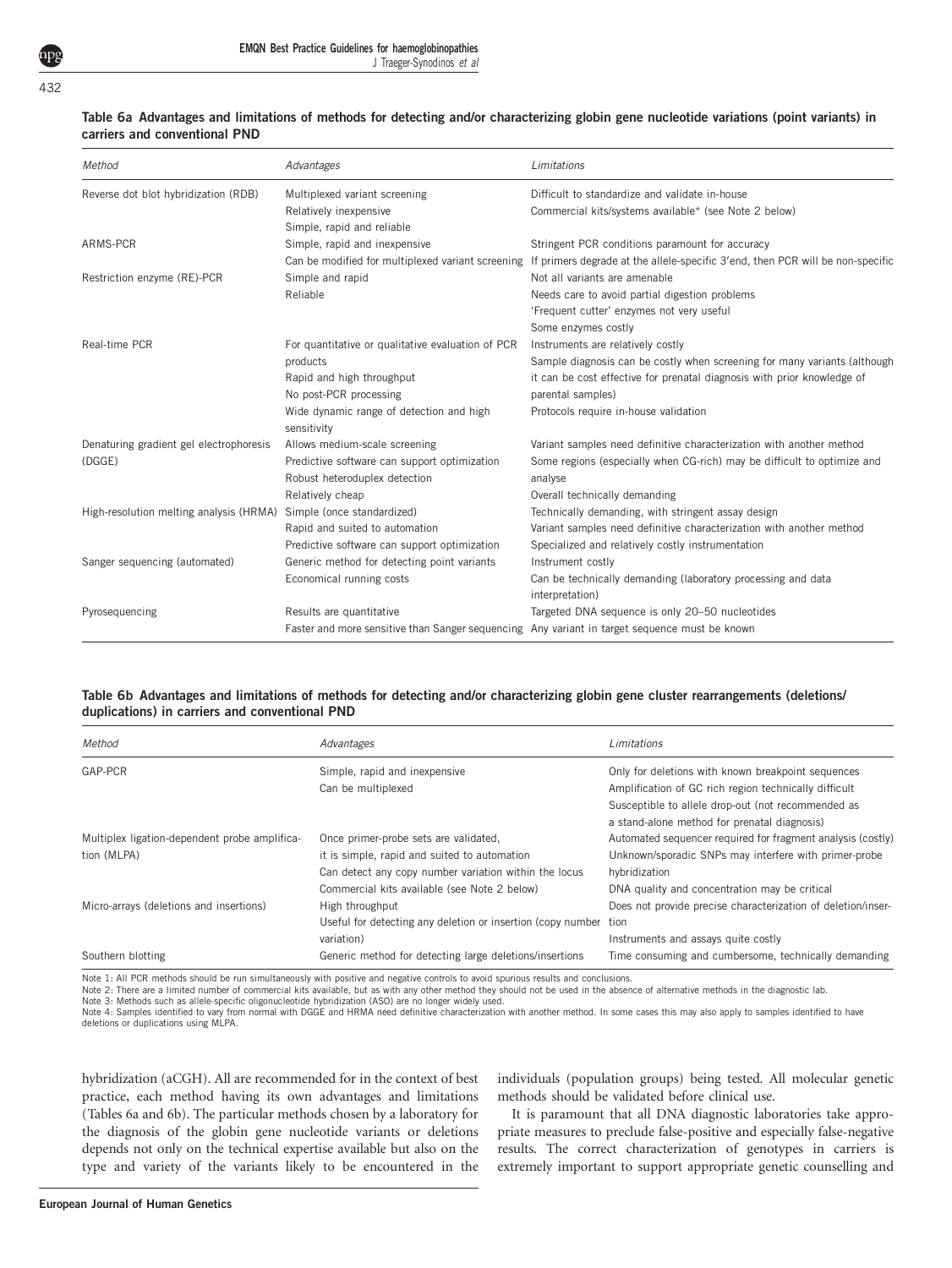essential prior to performing prenatal diagnosis if this is the choice of the woman (or carrier couple).

## Recommendations

For genotype characterization in carriers, optimal DNA analysis results can be achieved by adhering to the following:

- Before DNA analysis, to evaluate haematology so as to direct the most appropriate molecular analysis for each sample.
- Post DNA analysis, to co-evaluate haematology to preclude a serious misinterpretation of results (misdiagnosis).
- Evaluation of family history and haematology in some cases if relevant.
- Preferably to have available for use more than a single DNA analysis protocol for characterizing the genotype in carriers (prospective parents), in order to support cross-checking of results (see [Tables 6a](#page-6-0) [and 6b](#page-6-0)).
- If Sanger sequencing is the only method available for characterizing nucleotide variations then it is recommended that the target region in the gene of interest be analysed in duplicate, and in both the forward and reverse directions. Ideally the Sanger sequencing reaction should be performed on templates amplified by two alternative sets of primers, or, if this is not feasible, at least on duplicate templates independently amplified from the original DNA sample. In the latter case, false-negative results should be prevented by careful co-evaluation of haematology results (see above).
- If a GAP-PCR analysis produces a negative result in individuals with haematology otherwise indicating a carrier status involving a likely deletion-variant (for example  $\alpha$ -thalassaemia), then it is recommended that either MLPA or aCGH be used to further investigate the DNA sample.

DNA extraction methods for the diagnosis of haemoglobinopathies are the same as for the molecular analysis of any other genetic disorder. General guidelines for DNA extraction methods can be found within the Best Practice Guidelines for Laboratory Internal Quality Control (<http://www.cmgs.org/>).

## Diagnostic strategy for DNA analysis

The most common haemoglobinopathies (which have autosomal recessive inheritance) are traditionally population-specific, with each population having a unique combination of abnormal haemoglobins and/or thalassaemia disorders. The spectrum of variants and their frequencies have been published for most populations, and usually consist of a limited number of common variants and a slightly larger number of rare variants.<sup>12,13</sup> Therefore knowledge of the ethnic origin and family history (including consanguinity) of a patient may support the diagnostic strategy, to expediate identification of the underlying defects in most cases. With the advent of global migration, however, this is becoming less practical and useful.<sup>7,12</sup>

a-Thalassaemia: Gap-PCR (amplification across the breakpoints of a deletion) provides a quick diagnostic test for most of the known  $\alpha^+$ -thalassaemia and  $\alpha^{\circ}$ -thalassaemia deletion variants. For prenatal diagnosis Gap-PCR requires careful application and interpretation, since it may be susceptible to false negative results caused by allele drop out (ADO). The first gap-PCR assays were subject to technical failure through ADO, but the more recently published primers and conditions support more robust assays.<sup>[31,32](#page-11-0)</sup>

Many of the common  $\alpha^0$ -thalassaemia deletions can be diagnosed by gap-PCR: the –SEA allele, found in Southeast Asian individuals; the  $-$ MEDI and  $-(\alpha)^{20.5}$  alleles found in Mediterranean individuals; the  $-$ <sup>FIL</sup> allele, found in Filipino individuals and finally the –THAI allele, found in Thai individuals. The two most common  $\alpha^+$ -thalassaemia deletions (the  $-\alpha^{3.7}$  and  $-\alpha^{4.2}$  alleles) can be detected by gap-PCR. The  $-\alpha^{3.7}$ deletion is found most commonly in African, Mediterranean, Asian and Southeast Asian populations, while the  $-\alpha^{4.2}$  deletion is found most commonly in Southeast Asia and the Pacific populations. However it is good practice to screen for both deletions in all individuals suspected of being an  $\alpha^+$ -thalassaemia carrier. (For HGVS nomenclature of variants, see the HbVar database: [http://](http://globin.bx.psu.edu/hbvar/menu.html) [globin.bx.psu.edu/hbvar/menu.html](http://globin.bx.psu.edu/hbvar/menu.html) and [Table 1](#page-1-0) in the Supplementary Information.)

Southern blotting using  $\zeta$ -gene and  $\alpha$ -gene probes was traditionally used to diagnose all other  $\alpha^0$ - and  $\alpha^+$ -thalassaemia deletion variants as well as  $\alpha$ -gene triplications and quadruplications. However, it can only detect larger segmental duplications or deletions for which probes are available. For these rare copy number variations (deletions and duplications) involving larger chromosomal regions multiplex ligation-dependent probe amplification (MLPA) represents a robust method, which has largely replaced Southern blotting in many laboratories.

MLPA is a technology based on ligation of multiple probe-pairs hybridized across the entire locus of interest, followed by amplification, facilitated through the use of universal-tag PCR primers for all ligated probe pairs, and subsequently fragment analysis.The use of universal PCR means that amplicons are generated with comparable efficiency and thus the method is semi-quantitative. In this way MLPA can detect deletions or duplications across the locus analysed and represents a valuable alternative or supplementary method to gap-PCR when investigating known and unknown deletions and duplications underlying  $\alpha$ -,  $\beta$ - or  $\delta\beta$ -thalassaemia.<sup>33–36</sup> Commercially available MLPA kits for the  $\alpha$ - and the  $\beta$ -globin gene clusters are available<sup>35</sup> (<www.lgtc.nl>).

 $\alpha^+$ -Thalassaemia may also be caused by nucleotide variants in either of the duplicated a-globin genes. All non-deletion alleles can be detected by PCR using a technique of selective amplification of each  $\alpha$ -globin gene, followed by DNA sequence analysis.<sup>37,38</sup> Alternatively if the common non-deletion variants in the local population are known, the use of variant-specific tests is practical and can be recommended [\(Table 6a](#page-6-0)).

 $\beta$ -Thalassaemia: Traditionally, a limited number of  $\beta$ -thalassaemia variants were prevalent in most of the populations at risk for severe thalassaemia syndromes and this permitted the most appropriate targeted methods to be selected according to the ethnic origin. The most commonly used procedures for known variants included the reverse dot blot analysis with allele specific oligonucleotide probes,<sup>[39](#page-11-0)</sup> primer specific amplification (ARMS),<sup>[40](#page-11-0)</sup> and RE-PCR for a limited number of variants.<sup>41</sup> Currently, with the trend of global migration, variant spectrums within geographical regions have become much broader. Thus the more generic method of direct Sanger sequencing (automated) has become more relevant for detecting and characterizing point variants. Real-time  $PCR<sup>42</sup>$  and pyrosequencing<sup>[43](#page-11-0)</sup> are robust alternative methods in laboratories with the necessary instrumentation.

Gene scanning methods such as DGGE[44](#page-11-0) or HRM[A45](#page-11-0) are also useful for locating (or excluding) possible variants within the  $\beta$ -globin gene, HBB. They are advantageous as they provide a means to reduce the use (effort and cost) of targeted assays or sequencing, and have proved reliable and relatively inexpensive to run. However, since they do not definitively characterize nucleotide changes, when they are used within a diagnostic setting, it is imperative to subsequently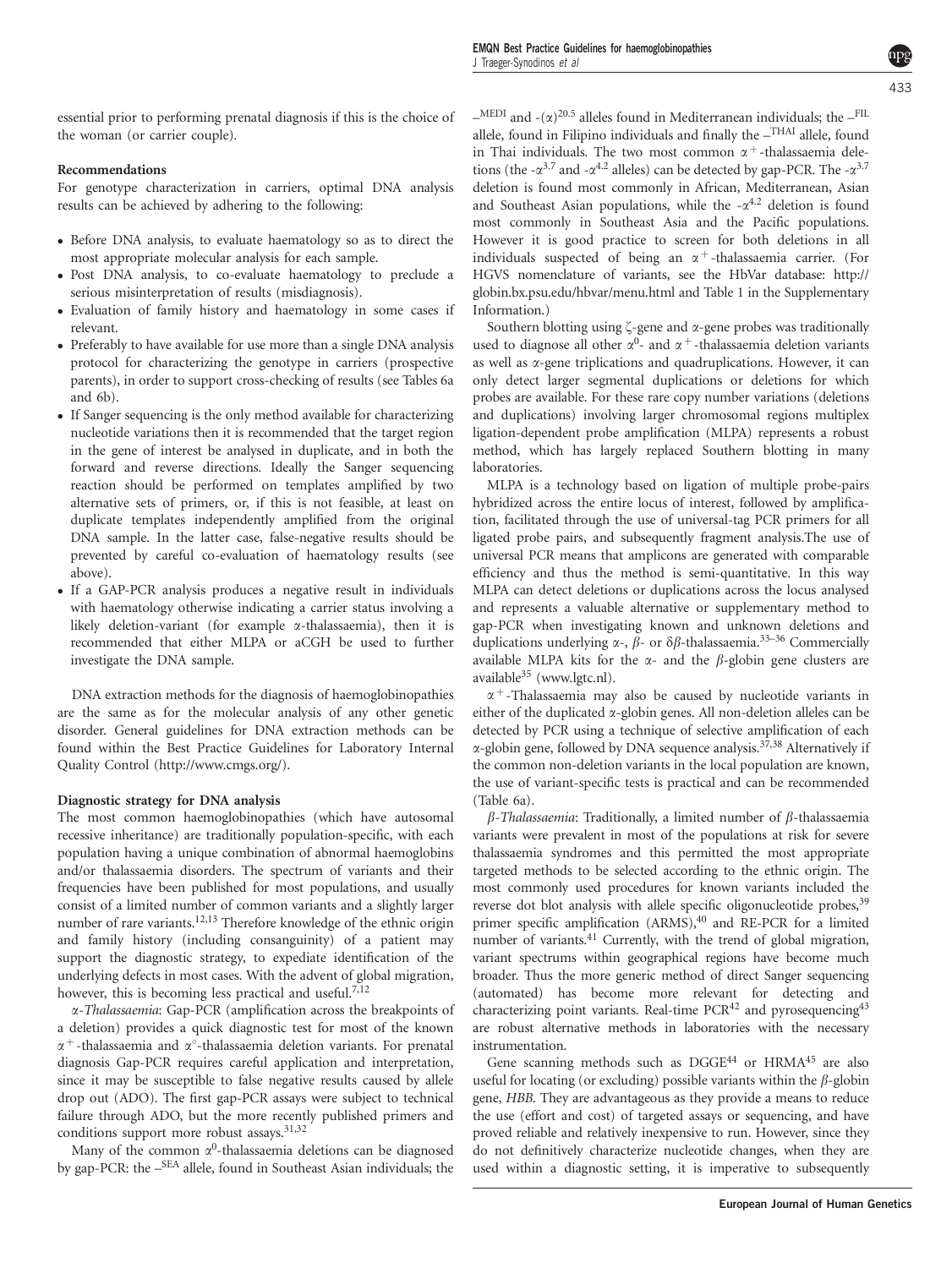434

characterize any nucleotide variation indicated, using either targeted direct variant assays or automatic sequencing.

Small deletions can be detected by polyacrylamide gel electrophoresis of an amplified  $\beta$  gene product. Some of the known larger deletions that remove the  $\beta$ -globin gene may be identified by gap-PCR (including Hb Lepore, some  $\delta\beta$ -thalassaemia and HPFH deletions[\)46](#page-11-0) or more recently by MLPA using one of the commercially available kits.<sup>[33](#page-11-0)</sup>

Common Hb variants: The clinically important variants, Hb S, Hb C, Hb E, Hb D-Punjab and Hb O-Arab, can be diagnosed by dot blot hybridization, the ARMS technique or direct sequencing. All except Hb C can also be diagnosed by RE-PCR. For the many other haemoglobin variants, positive identification at the DNA level is achieved by selective globin gene amplification and DNA sequence analysis.

## Reporting molecular genetic (DNA) analysis results

It is strongly recommended that molecular genetic analysis for all haemoglobinopathy cases be reported in relationship to the haematology screening results, and confirm that the genotype and phenotype are consistent. If the haematology screening results are unavailable to the DNA lab then the molecular haemoglobinopathy report should recommend that the referring physician/clinician coevaluate the molecular result with the patients' haematology and (if relevant) clinical phenotype.

Reporting should be done in a format which conforms to local legislation, regulations and acceptable practice. The HGVS nomenclature should be used to avoid ambiguity between laboratories but whenever possible the traditional variant description should also be given. Most of these are available on the HbVar Globin Gene Server: [http://globin.bx.psu.edu/hbvar/menu.html.](http://globin.bx.psu.edu/hbvar/menu.html)

There are several guidelines available for reporting results including those from the Swiss society of Medical Genetics [\(http://www.sgmg.ch/](http://www.sgmg.ch/user_files/images/SGMG_Reporting_Guidelines) [user\\_files/images/SGMG\\_Reporting\\_Guidelines\)](http://www.sgmg.ch/user_files/images/SGMG_Reporting_Guidelines), the Clinical Molecular Genetics Society (CMGS) [\(http://www.cmgs.org/BPGs/Reporting%20](http://www.cmgs.org/BPGs/Reporting%20guidelines%20Sept%202011%20APPROVED.pdf) [guidelines%20Sept%202011%20APPROVED.pdf](http://www.cmgs.org/BPGs/Reporting%20guidelines%20Sept%202011%20APPROVED.pdf)), the OECD ([http://](http://www.oecd.org/science/biotechnologypolicies/38839788) [www.oecd.org/science/biotechnologypolicies/38839788](http://www.oecd.org/science/biotechnologypolicies/38839788)) and the UK NHS Sickle Cell and Thalassaemia screening programme.

### FETAL DNA ANALYSIS

It is best practice for all couples undergoing prenatal diagnosis to be counselled by a qualified health professional well versed in the molecular diversity of the haemoglobinopathies. No woman should undergo prenatal diagnosis unless she has been counselled by a qualified health professional, and preferably been provided with appropriate information materials. A good selection of these are available on the web-pages<www.chime.ucl.ac.uk/APoG1>, [http://](http://www.enerca.org) [www.enerca.org](http://www.enerca.org), and the NHS web-page [http://sct.screening.](http://sct.screening.nhs.uk/) [nhs.uk/.](http://sct.screening.nhs.uk/)[2,3](#page-10-0) Irrespective of the couples' previous experience, counselling should be offered for each pregnancy found to be at risk.

Prenatal diagnosis laboratories may or may not be associated with a cytogenetics laboratory. Either way it is highly recommended that women are also evaluated for the risk of transmitting other conditions, and should be offered any relevant tests. One common example is karyotype analysis for women with a high-risk of carrying a trisomy 21 pregnancy. The cytogenetics laboratory may also support the option of fetal sample backup cultures.

Due to the number of individuals involved in the care of a patient, many of whom may be at different geographical locations, good communication between all health professionals involved is essential. The laboratory also needs to have a good relationship with the genetic counsellors' team and the fetal medicine centres which carry out the sampling. When a woman is booked for fetal sampling, the molecular laboratory should be informed and the sample should be tracked from one location to another, with each site confirming the exchange of the sample (sending and receipt). The risk of misdiagnosis by the laboratory, or the possible incidental detection of non-paternity during testing, should be communicated during the counselling session.

PCR-based prenatal diagnosis is highly sensitive to maternal DNA contamination and is technically demanding. Laboratories should have access to a broad battery of probes and primers to support the detection of a wide range of thalassaemia and variant haemoglobin variants. The following procedures are intended to minimize the diagnostic error rate.

## Parental blood samples

Blood samples should be obtained from both parents to confirm the phenotype of parents (by a full blood count and a haemoglobinopathy screen such as electrophoresis), and as a source of control DNA for the molecular analysis. Copies of haematology results should be sent to the molecular diagnostic laboratory. This should be repeated with every prenatal diagnosis that a couple undergoes, unless the identity of both parents is absolutely certain.

There are cases where a carrier woman requests prenatal diagnosis although her partner is unavailable for testing. In such situations it is important to evaluate the risk of a major haemoglobinopathy in the fetus. If the fetal DNA diagnosis identifies the sickle cell or thalassaemia variant inherited from the mother then it is recommended that the entire  $\beta$ -globin gene of the fetal DNA is sequenced to exclude a second HBB variant. In the report it should be stated that the paternal genotype is unknown and that DNA analysis cannot exclude all haemoglobin disorders.

#### Fetal sampling

There are three possible procedures for fetal samples, including chorionic villus sampling (CVS), amniocentesis and fetal blood sampling. The risk of miscarriage is low if the fetal sampling is performed in an experienced centre.

Chorionic villus sampling. Prenatal diagnosis of haemoglobinopathies is preferably carried out by analysing a chorionic villus sample in the first trimester of pregnancy from 11 weeks of pregnancy.

The CVS provides a source of high-quality DNA in more than sufficient quantity to complete the prenatal DNA analysis. Any risk of maternal contamination is low, especially if careful microscopic dissection to remove contaminating maternal deciduas is performed prior to DNA extraction and analysis. There is a risk of maternal contamination if the sample is cultured, although this should not be necessary if the sample is of adequate size.

Amniocentesis. Amniocytes can be used for molecular analysis directly spun down from the amniocentesis sample (amniotic fluid, AF). The DNA yield is generally lower than from CVS samples but usually sufficient for analysis with PCR-based methods. Of note is that direct analysis from uncultured amniotic fluid cells should be carried out with caution as the fetal cells can be contaminated with maternal cells. Greater amounts of fetal DNA may be achieved if the sample is cultured for 10-14 days and this additionally decreases the risk of maternal contamination, although the reverse has been observed, on very rare occasions. For these reasons it is recommended that the laboratory evaluates all samples undergoing prenatal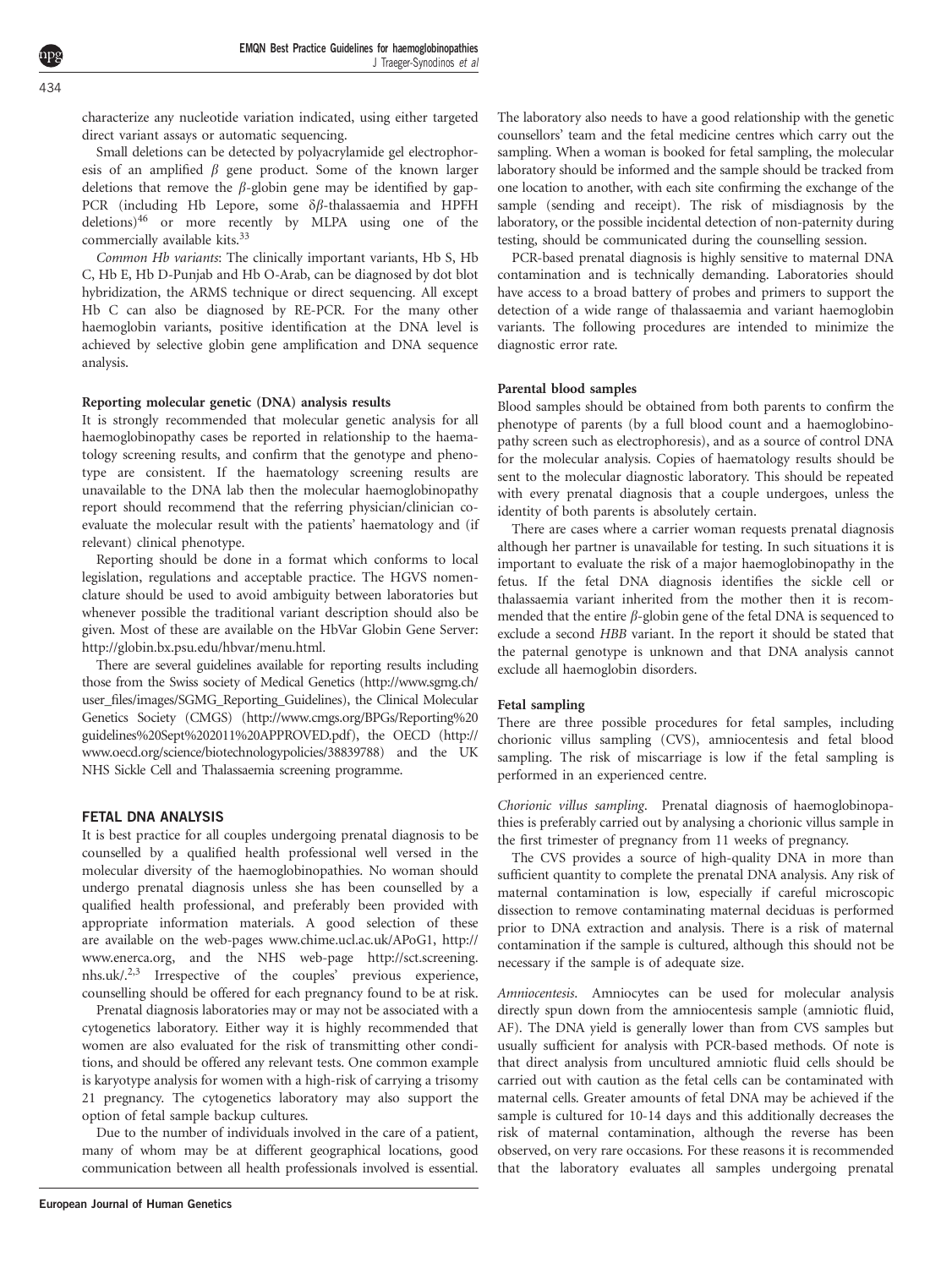diagnosis for maternal contamination. The prenatal diagnosis result based on an amniocentesis is available later in pregnancy compared to CVS, as amniocentesis is not usually performed earlier than the 15th week.

Fetal blood sampling. With fetal blood sampling, 1–2 ml of fetal blood is obtained, which can be used for molecular analysis, globin chain synthesis studies or HPLC. Fetal blood sampling may be more useful in women at-risk of a-thalassaemia hydrops fetalis when ultrasound examination shows hydropic features in the fetus. In these cases a quick diagnosis, available in a few minutes, may be obtained on the fetal blood using haematological techniques such as HPLC, as Hb F will be absent if the fetus is affected. For  $\beta$ -haemoglobinopathies globin chain synthesis in fetal blood is no longer used by most centres as it is technically more demanding than current DNA analysis methods. In addition, fetal blood sampling is associated with a higher rate of miscarriage and results are available much later in pregnancy (after 18–20 weeks).

#### Molecular analysis

The laboratory carrying out the molecular analysis should choose the technique(s) best suited to their laboratory infrastructure, expertise and target population. The techniques, along with relative summary of advantages and limitations, are listed in [Tables 6a and 6b](#page-6-0).

Diagnostic errors may be introduced by either technical pitfalls, for example partial digestion by restriction enzymes, or inherent properties of the DNA sample such as rare nucleotide variations that may prevent annealing of the PCR primers or probes used in the protocol/ method, leading to ADO. All logical steps should be taken to monitor, and thus preclude, such events. If identical methods are used to identify the variants in the parents and subsequently to analyse the fetal DNA, then any pitfalls caused by rare nucleotide variations will be previously identified and can be addressed by adapting the diagnostic strategy accordingly.

#### Recommendations:

- Before performing a prenatal diagnosis, the genotypes in the prospective parents should be accurately characterized and confirmed (if the women's partner not available for testing, see above).
- Simultaneously with the fetal DNA, always analyse parental DNA sample(s) and appropriate control DNA's within the test batch, preferably all as duplicates. Always include PCR blanks and, optionally, sample blanks (e.g. some labs include a DNA extraction control sample using reagents from the extraction procedure).
- Perform repeat variant test(s) on the fetal DNA, along with relevant controls, possibly with different DNA concentrations.
- Use a limited number of amplification cycles to minimize co-amplification of any maternal DNA. This is especially important when using ARMS PCR for prenatal diagnosis, as there may be a risk of preferential amplification of maternal alleles.
- For optimal accuracy of a prenatal result, one approach is to base all prenatal diagnosis results on two independent diagnostic methods to identify/investigate each parental risk allele (variant). In laboratories where Sanger sequencing is the only method available for nucleotide variations, then all sequencing reactions (on fetal and parental DNA) should involve both the forward and reverse directions. If rare nucleotide variations are indicated within a sample/family when analysing the parental DNA samples, this pitfall can be addressed by performing a sequencing analysis using alternative primer sets to generate the target PCR template.

#### Maternal contamination

It is recommended that a maternal cell contamination test be performed on all prenatal specimens in order to rule out significant contamination of fetal DNA with maternal DNA. It is important to consider that all CVS and AF samples (with or without culture) may have maternal contamination. Although chorionic villus samples should be carefully dissected to remove maternal tissue, $47$  it is still important to check that maternal contamination is not present. Monitoring for maternal contamination is achieved by the analysis of polymorphic DNA sites in the fetal versus parental DNA samples.<sup>[48,49](#page-11-0)</sup>

#### Recommendations:

- The possibility of maternal DNA contamination should be investigated (and preferably excluded) in every case. It is recommended to use a panel of short tandem repeat polymorphisms (STRs). There are several commercially available STR kits, such as the Amp FISTR Identifier kit (ABI), which analyses 16 STR markers. When the fetal globin genotype is the same as that of the mother, and there are no informative markers to indicate the presence or absence of maternal contamination, the fetal diagnosis report should state these findings and indicate a greater risk of error in the fetal result.
- In dichorionic diamniotic twins (DCDA) where it is important to obtain an accurate diagnosis for each twin, STR analysis should be used to confirm there has been no twin-to-twin sample mixing, during fetal sampling. This is particularly important if the sample was obtained by CVS. In such cases, reporting the fetal sex may also be beneficial to obstetricians in the event that they have to carry out a selective termination.
- If the paternal DNA sample is analysed in addition to the fetal and maternal DNA sample, then these tests may also identify nonpaternity. Such incidental findings should be handled according to local practice. In laboratories which do not routinely analyse paternal samples when performing prenatal diagnosis, paternity is assumed to be true and the prenatal report should state that the accuracy of the diagnosis is based on declared relationships.<sup>49</sup>

#### Patient consent and reports

According to local practices and legislation, there should be a consent form signed by the patient and counsellor accompanying the diagnostic samples, consenting to DNA testing, DNA storage and, if appropriate, the use of the remaining DNA for standardizing and developing new tests.

The fetal DNA report should detail the types of DNA analysis performed and clearly state the risk of misdiagnosis based on the reported technical errors of the protocols utilized.

#### Prenatal diagnosis follow-up

If there are no restrictions by local conditions and practices, it is desirable to confirm the fetal DNA diagnosis at birth through a request for a cord blood sample (the request may be sent out with the fetal diagnosis report). Haematological, haemoglobin and DNA analysis are also requested by some centres. It is important that centres are trained in the collection of pure cord blood samples, otherwise there is a risk the cord blood is contaminated with maternal blood.

Where neonatal screening programmes for sickle cell and haemoglobinopathies are available then networking to obtain neonatal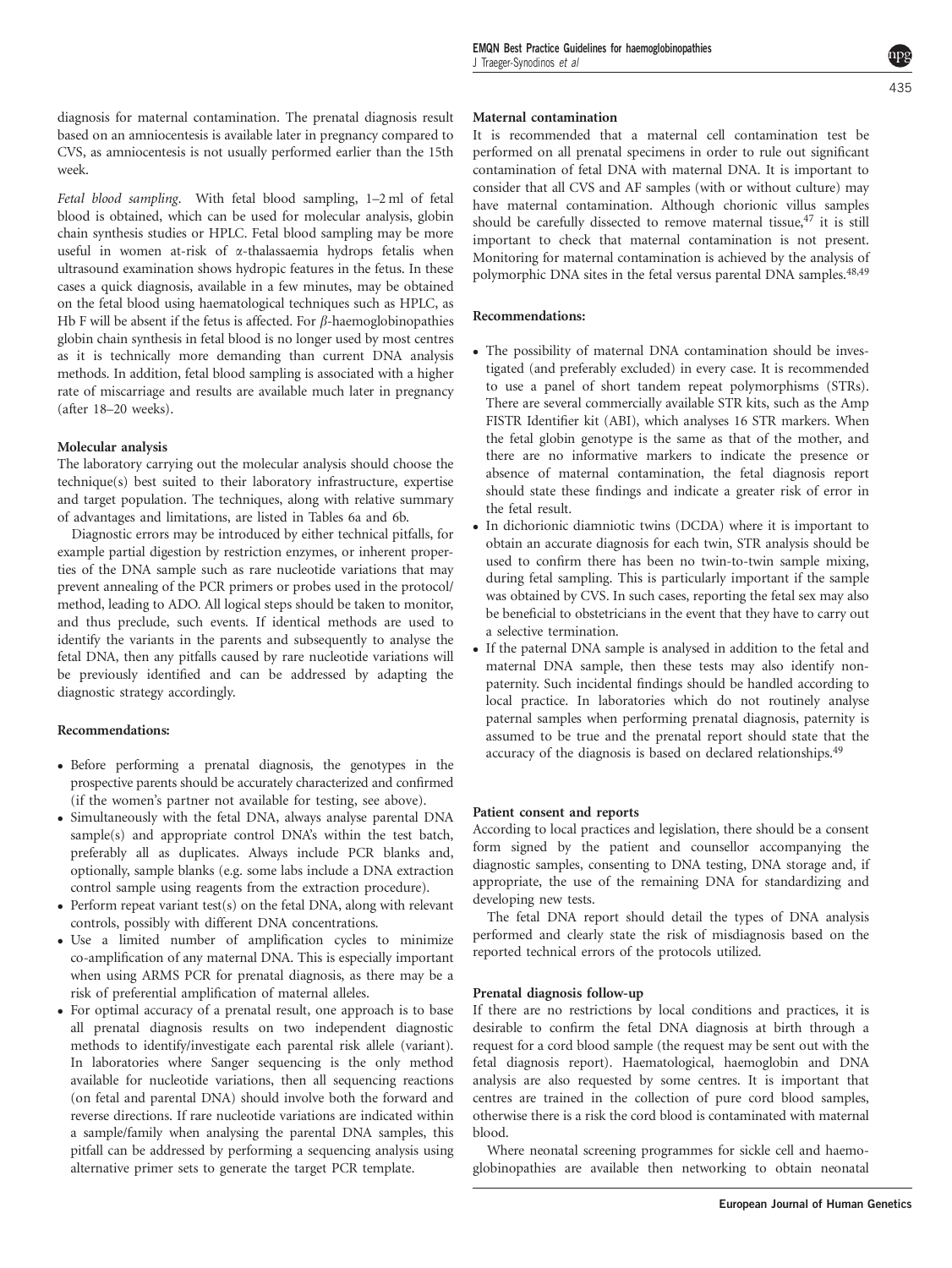<span id="page-10-0"></span>436

screening results for babies that have undergone prenatal diagnosis, will negate the need for requesting a cord blood sample.

When affected pregnancies are terminated, ideally fetal material should be requested to confirm the prenatal diagnosis result. However, these samples are rarely received by the requesting laboratory.

#### Audit

National registers should exist to audit services for prenatal diagnosis. In the UK the three diagnostic laboratories enter data for each diagnosis onto a shared register and aggregated data can be used for national audit of antenatal carrier screening and utilization of prenatal diagnosis by risk, ethnic group and region. It can also be used to report on the accuracy of prenatal diagnosis[.50–52](#page-11-0) Audit should be an on-going activity that aims to identify any weaknesses in the prenatal diagnosis services, directing ways for improvement.

#### DEDICATION

Following the very sad news about the premature death of Professor Renzo Galanello in May 2013, the authors of these Best Practice Guidelines have decided unanimously to dedicate them to him, as he made substantial contributions to all sections. Renzo was a pioneer in the field of thalassaemia research, diagnosis and prevention, and also in the treatment and management of patients with haemoglobinopathies. The global thalassaemia community has lost a great scientist, researcher, compassionate clinician and colleague.

#### CONFLICT OF INTEREST

The authors declare no conflict of interest.

#### ACKNOWLEDGEMENTS

The Best Practice Meeting for Haemoglobinopathies, which took place in Leiden, 5–6 September 2012, was jointly organized and financed by The European Molecular Genetics Quality Network [\(www.emqn.org\)](www.emqn.org) and EuroGentest ([www.eurogentest.org;](www.eurogentest.org) EU Contract no. FP6-512148). We thank Simon Patton and Outi Kamarainan for their support. All expert authors were involved in drafting the paper, revising it critically and approval of the final version. All attendees of the Best Practice meeting were involved in critically revising the draft and approval of the final version. We would also like to thank the attendees: Debra Taylor, Mater Health Services, South Brisbane, Australia. E-mail: debra.taylor@mater.org.au. Pierre Hopmeier, Central Laboratory & Karl Landsteiner Institute, KA Rudolfstiftung, 1030 Vienna, Austria. E-mail: pierre.hopmeier@extern.wienkav.at. Pascale Cochaux, Laboratoire de Génétique Moléculaire, Hospital Erasme, 808, Route de Lennik, 1070 Brussels, Belgium. E-mail: pascale.cochaux@erasme.ulb.ac.be. Cecile Libioulle, Human Genetic Centre, CHU of Liege, University of Liege, Liege, Belgium. E-mail: C.Libioulle@chu.ulg.ac.be. Thessalia Papasavva, Molecular Genetics Thalassaemia Department, The Cyprus Institute of Neurology and Genetics, Nicosia, Cyprus. E-mail: thesalia@cing.ac.cy. Hanno Roomere, Estonia. Asper Biotech Ltd., 17a Vaksali St., 50410 Tartu, Estonia. E-mail: hanno.roomere@asperbio.com. Serge Pissard, APHP and UPEC University, Genetics Lab, GHU Henri Mondor, 51 av du Marechal de Lattre de Tasigny, 94010 CRETEIL, France. E-mail: Serge.pissard@inserm.fr. Raina Yamamoto, MVZ Dortmund Dr. Eberhard & Partner, Molecular Genetics, Brauhausstr. 4, 44137 Dortmund, Germany. E-mail: yamamoto@labmed.de. Frank Austrup LADR-MVZ Recklinghausen, Department of. Human Genetics, Berghäuser Str. 295, 45659 Recklinghausen, Germany. E-mail: austrup@labor-re.de. Vince Jenkins, National Centre for Hereditary Coagulation Disorders, St James Hospital, Dublin, Ireland. E-mail: VJenkins@STJAMES.IE. Anna Ravani, Laboratorio Genetica Molecolare, U.O. Genetica Medica, Azienda Ospedaliero Universitaria S.Anna di Ferrara, Italy. E-mail: rvn@unife.it. Michela Grosso, University of Naples Federico II, Department of Molecular Medicine and Medical Biotechnology, Via Sergio Pansini 5, 80131 Naples, Italy. E-mail: michela.grosso@unina.it. Cristina Curcio, Molecular Genetics Laboratory. Fondazione IRCCS Ca' Granda, Osp. Maggiore Policlinico, Via F. Sforza, 28,

20122 Milan, Italy. E-mail: cristina6709@libero.it. Ma Celeste Abad, Mol. Cytogenetics Laboratory, Research And Biotechnology Division, St. Luke's Medical Center, Quezon City Philippines. Email: ma.celeste.soriano@gmail. com. Janet Pereira, Hematology Department, Centro Hospitalar e Universitário de Coimbra, Coimbra, Portugal. E-mail: janet.pereira@chc.min-saude.pt. Celeste Bento, Hematology Department, Centro Hospitalar e Universitário de Coimbra, Coimbra, Portugal. E-mail: celeste.bento@chc.min-saude.pt. João Gonçalves, Unidade de Genética Molecular, Departamento de Genética Humana, Instituto Nacional de Saúde Dr Ricardo Jorge, Av. Padre Cruz, Lisbon, Portugal. E-mail: joao.goncalves@insa.min-saude.pt. Ramin Badii, Molecular Genetics Laboratory, Hamad Medical Corporation, Doha, Qatar. E-mail: rbadii@hmc.org.qa. Yuen-Ming Tan, National Thalassaemia Registry, KK Women's and Children's Hospital, 100, Bukit Timah Road, 229899 Singapore. E-mail: Tan.Yuen.Ming@kkh.com.sg. Dinuka A. Markalanda, Human Genetics Unit, Faculty of Medicine, University of Colombo, Sri Lanka. Email: Dinuka g@yahoo.com. Camilla Valtonen-André, Section of Clinical Chemistry, Department of Laboratory Medicine, Skane University Hospital, Malmö, Sweden. E-mail: c.valtonen-andre@med.lu.se. Elisabeth Saller, Institute for Medical &Molecular Diagnostics Ltd., Falkenstrasse 14, 8024 Zürich, Switzerland. E-mail: saller@imdlab.ch. Oliver Speer, Division of Hematology and Children's Research Center, University Children's Hospital Zurich, Steinwiesstrasse 75, 8032 Zurich, Switzerland. E-mail: Oliver.Speer@kispi. uzh.ch. Dr Barnaby Clark, Red Cell Centre, King's College Hospital, Denmark Hill, London, UK. E-mail: barnaby.clark@nhs.net. These Best Practice Guidelines are dedicated to the memory of Renzo Galanello.

- 1 Ryan K, Bain BJ, Worthington D et al: Significant haemoglobinopathies: guidelines for screening and diagnosis. Br J Haematol 2010; 149: 35-49.
- 2 Recommendations for preconceptional or antenatal screening, prenatal diagnosis and genetic counselling of haemoglobinopathies.<http://www.enerca.org> 2013.
- 3 UK NHS Sickle Cell and thalassaemia handbook for laboratories. [http://sct.screening.](http://sct.screening.nhs.uk/standardsandguidelines) [nhs.uk/standardsandguidelines](http://sct.screening.nhs.uk/standardsandguidelines) 2013.
- 4 Traeger-Synodinos J, Harteveld CL: Advances in technologies for screening and diagnosis of hemoglobinopathies. Biomark Med 2014; 8: 119-131.
- 5 International Organization for Standardization.<http://www.iso.org/iso/home.html> 2013
- 6 Berwouts S, Morris MA, Dequeker E: Approaches to quality management and accreditation in a genetic testing laboratory. Eur J Hum Genet 2010; 18(Suppl 1): S1–S19.
- 7 Williams TN, Weatherall DJ: World distribution, population genetics, and health burden of the hemoglobinopathies. Cold Spring Harb Perspect Med 2012; 2: a011692.
- 8 Steinberg MH, Forget BG, Higgs DR, Nagel RL: Disorders of hemoglobin, 2nd edn. Genetics, Pathophysiology and Clinical Management 2009.
- 9 Traeger-Synodinos J, Vrettou C, Kanavakis E: Prenatal, noninvasive and preimplantation genetic diagnosis of inherited disorders: hemoglobinopathies. Expert Rev Mol Diagn 2011; 11: 299–312.
- 10 Vichinsky E: Complexity of alpha thalassemia: growing health problem with new approaches to screening, diagnosis, and therapy. Ann N Y Acad Sci 2010; 1202: 180–187.
- 11 Giardine B, van BS, Kaimakis P et al: HbVar database of human hemoglobin variants and thalassemia mutations: 2007 update. Hum Mutat 2007; 28: 206.
- 12 Modell B, Darlison M, Birgens H et al: Epidemiology of haemoglobin disorders in Europe: an overview. Scand J Clin Lab Invest 2007; 67: 39-69.
- 13 Old J, Angastiniotis M, Eleftheriou A et al: Prevention of Thalassamias and Other Haemoglobin Disorders, Principles. I, 2nd edn, 2013; Nicosia, Cyprus: Thalassaemia International Federation.
- 14 Dacie JV, Lewis ME: Practical Haematology, 11th edn, 2011; Elsevier.
- 15 Buch AC, Karve PP, Panicker NK, Singru SA, Gupta SC: Role of red cell distribution width in classifying microcytic hypochromic anaemia. J Indian Med Assoc 2011; 109: 297–299.
- 16 Stephens AD, Angastiniotis M, Baysal E et al: ICSH recommendations for the measurement of haemoglobin A2. Int J Lab Hematol 2012; 34: 1–13.
- Stephens AD, Angastiniotis M, Baysal E et al: ICSH recommendations for the measurement of haemoglobin F. Int J Lab Hematol 2012; 34: 14-20.
- 18 van Delft P, Lenters E, Bakker-Verweij M et al: Evaluating five dedicated automatic devices for haemoglobinopathy diagnostics in multi-ethnic populations. *Int J Lab* Hematol 2009; 31: 484–495.
- 19 Bunn HF, McDonald MJ: Electrostatic interactions in the assembly of haemoglobin. Nature 1983; 306: 498–500.
- 20 Giordano PC: Editorial: measurement of HbA2. Int J Lab Hematol 2012; 34: 335.
- 21 Paleari R, Gulbis B, Cotton F, Mosca A: Interlaboratory comparison of current high-performance methods for HbA2. Int J Lab Hematol 2012; 34: 362-368.
- 22 Phylipsen M, Gallivan MV, Arkesteijn SG, Harteveld CL, Giordano PC: Occurrence of common and rare delta-globin gene defects in two multiethnic populations: thirteen